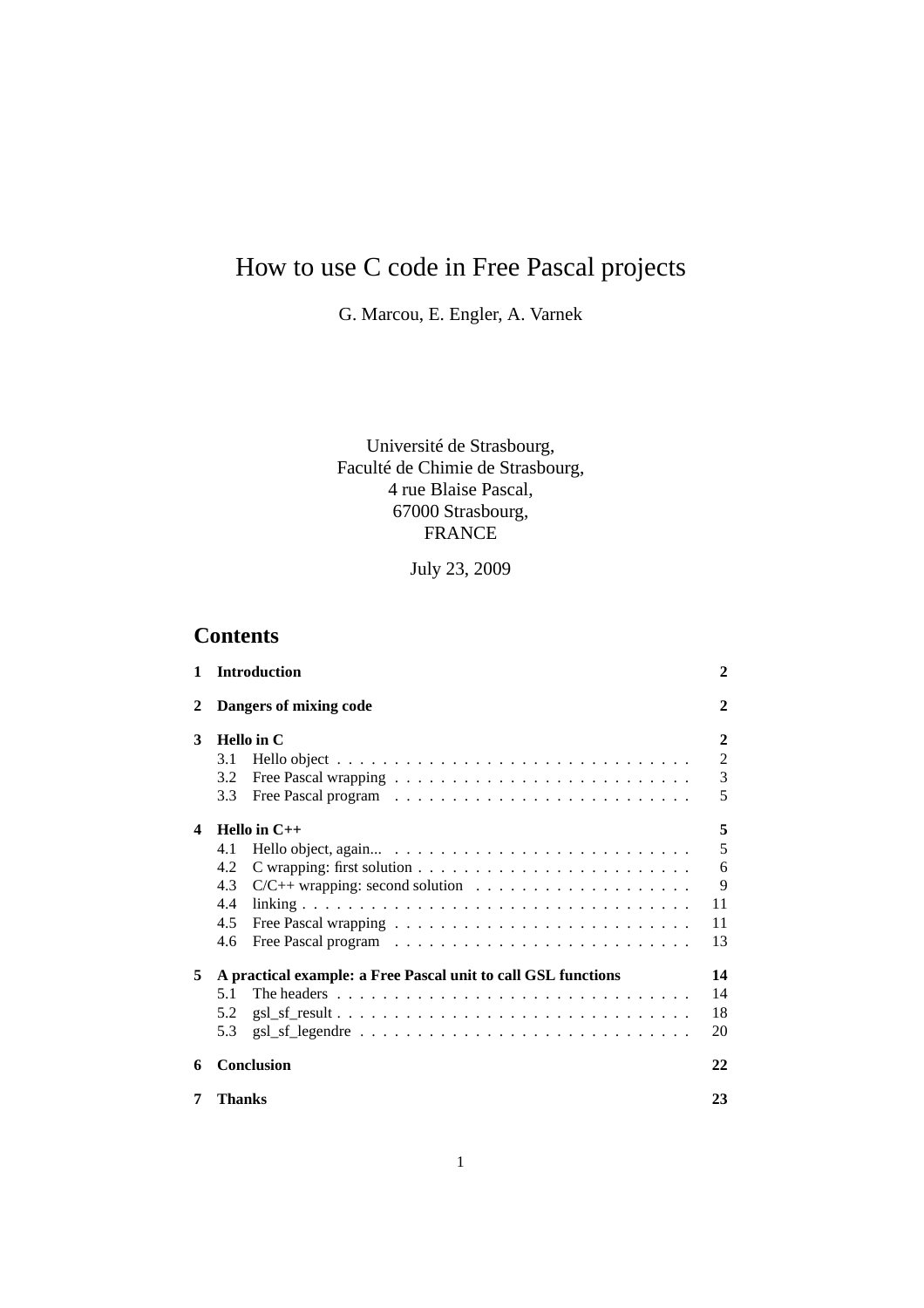# **1 Introduction**

Free Pascal provides a robust, portable and powerful compiler[5]. On the other hand, the C language benefits of a very long life time and therefore of millions of lines of codes. Hopefully, the Free Pascal compiler supports linking with objects and shared objects compiled in C. Reusing this material is therefore often desirable in Free Pascal projects.

Furthermore, the C++ provides also a very large number of very useful libraries. But it is not possible yet to access them from Free Pascal directly[5, 4]. Therefore, it is necessary to write in C code, procedures and functions to access the C++ ones. Linking Free Pascal to C code is therefore even more important since C will act as a "glue" between Free Pascal code and C++ -or other languages.

This article summarizes our experience about this field It will be extended, I hope, by ourself as we continue to gain experience with this problem, and by others. Here, we focus on GNU/Linux systems. For Windows users, we hope this will help too. But, certainly, the Delphi community will be of great help.

# **2 Dangers of mixing code**

The support of other languages is not a characteristic of any language. It is a property of compilers. Therefore, instructions for doing so are dependent of the runtime environment. This includes the system and, sometimes, the compiler chosen. Characteristics of the definitions of the languages also plays a role [10].

In the following, the environment used is the Free Pascal Compiler (fpc 2.0.4) [5] and the GNU Compiler Collection (gcc 4.1.2) [7] on Linux.

Incompatibilities will play a role at nearly every stage of the -executable- binary generation. The less dangerous are those that will prevent compilation or linking. The most delicate ones will generate unpredictable behaviour. For example, it is up to the user to correctly convert from C or C++ types to Free Pascal. An error in this conversion will not necessarily generate compilation or linking errors, neither the executable will crash immediately. Such bug can become extremely difficult to spot.

Free Pascal compiler is meant to produce as straight as possible, binaries and executable code [5]. This leads to some differences compared to GCC compilers suite. The main difference is that Free Pascal users should not have to deal with a Makefile. Therefore, they should not have to compile the program by modules and then design a linking section.

This explains why the pre-compiler will have to deal with commands dedicated to the linker and it helps understand the logic with the Unit key word of Free Pascal.

# **3 Hello in C**

This section is a tutorial showing, in a simple case, how it is possible to use C written objects in a Free Pascal project.

#### **3.1 Hello object**

The first thing to do is to produce an C written library to be compiled as a static object. Static objects, for the Linux world, are a legacy of the a. out binary format. Objects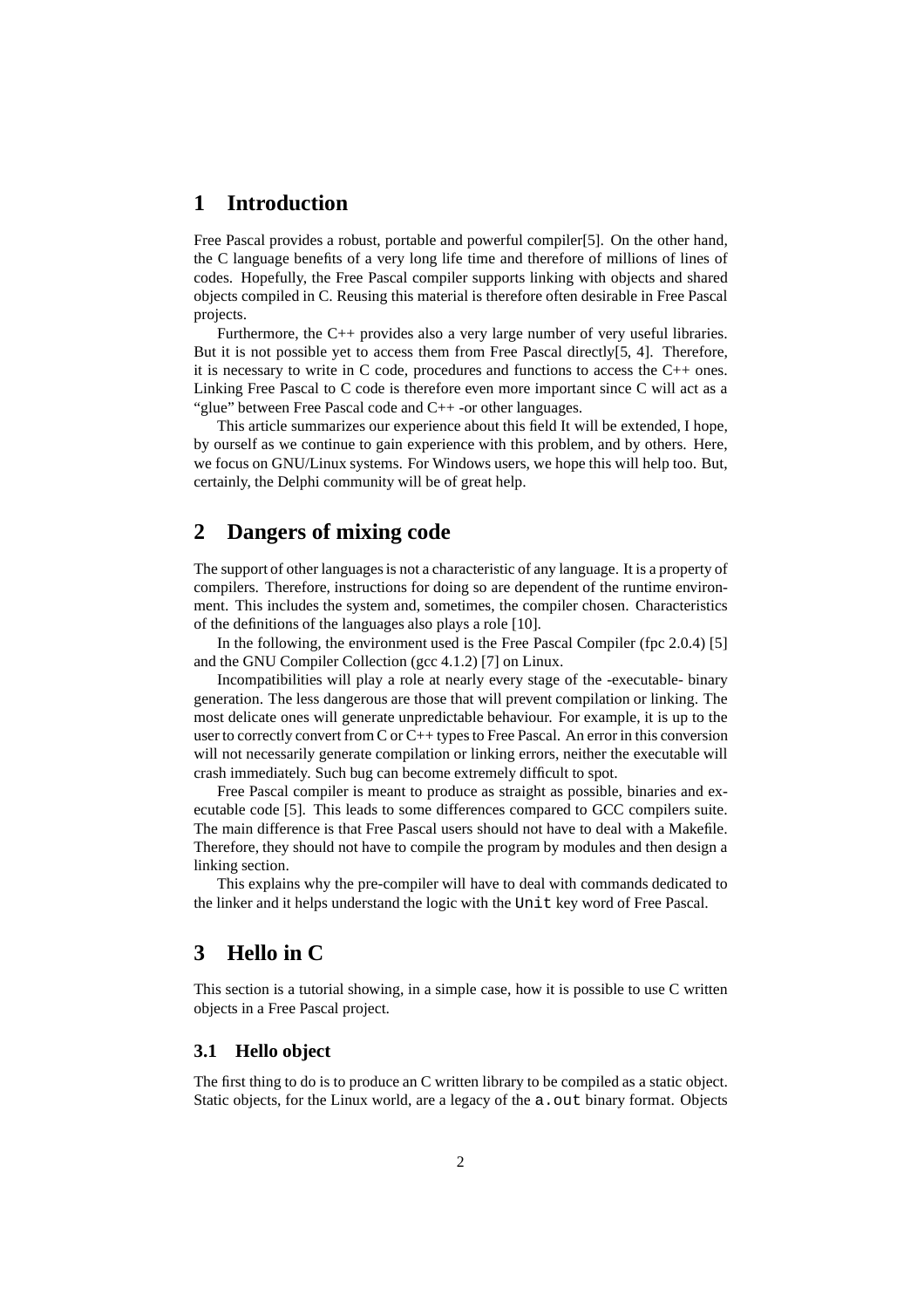are pieces of code already compiled that can be reused in other programs. Linking with a program which calls a function or procedure in an object file must be complete before execution time [3].

Here is proposed a small C code as a classical "hello" example. First a small header (file chello.h) defines what is the library composed of.

```
#ifndef CHELLO_H
#define CHELLO_H
#include <stdio.h>
void PrintHello();
void PrintHelloS(int);
#endif
```
This is not compulsory for C, but header files are highly encouraged since they simplify interface and helps linking the objects. Here are defined two procedures that write a "hello" message the second passing an integer to be written. The body of the program follows (file verb|chello.c|).

```
#include "chello.h"
void PrintHello(){
 printf("Hello\n");
 return;
};
void PrintHelloS(int nme){
 printf("Hello\n");
 printf("%i",nme);
 return;
};
```
This library is compiled using the command gcc -c chello.c. The result of the compilation is a binary file chello.o.

#### **3.2 Free Pascal wrapping**

In a C compatible world, it should be possible to pass the C header and let the compiler link the library definition of the procedures in the object files to the main program. Free Pascal does not understand C, so the header has to be rewritten in standard Free Pascal [5, 4]. This is the purpose of the following Free Pascal unit (file helloU.pas), wrapping the C written object in a standard Free Pascal code:

```
unit helloU;
{$link chello.o}
{$linklib c}
interface
uses CTypes;
procedure PrintHello; cdecl; external;
```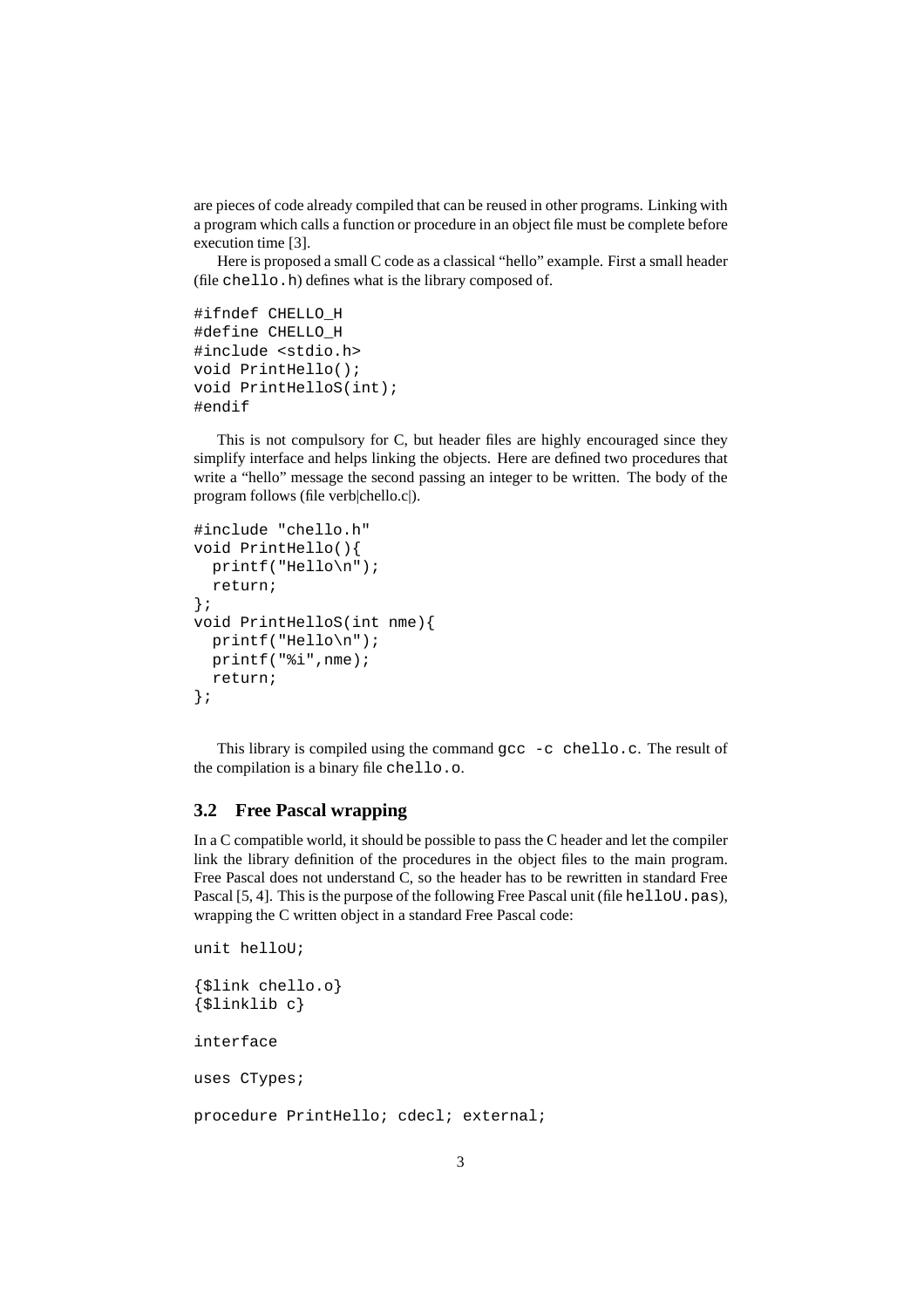procedure PrintHelloS(nme : ctypes.cint32); cdecl; external;

implementation

end.

Several parts shall be noted. First there is only definition of the procedures. The implementation is empty. Even more, the definition is followed by the external keyword. This means the Free Pascal compiler should not wait for the body of the procedure since it shall find it at linking time [5, 4].

Second, the CTypes unit is called by the command uses CTypes. This unit is poorly documented, but its purpose is precisely to help for correct conversion between Free Pascal native types and C native types. In fact, it is quite difficult: the numerical limits of types like integers or floats are not defined by a language but by the compilers. As pointed by D. Mantione<sup>1</sup>, with GCC, an int is \$80000000..\$7fffffff (32 bits), while a Pascal integer is defined as \$8000..\$7fff (16 bits). Thus, it would be required to use longint Free Pascal type to match it. Here we call the ctypes.cint32 type converter. This method shall be preferred.

For type conversion of C types it is usefull to take a look at the  $C/C++$  header limits.h. On Linux systems it is usually located in /lib/include/. For Free Pascal conversion, it shall be safer to take a look to the documentation [5, 4].

Then, there is two instructions for the linker. The first one  $\{\text{Slink} \text{ chello.}\text{o}\}$ means that the linker should link the program with the chello.o file [5, 4]. So the Free Pascal compiler will never know about what are truly those procedures, it will be the job of the linker to find them in the object file.

Doing so, a lot of references will appear to some functions typical of C. For example, it will find references to the print function and others defined in the <stdio.h> included. Those are defined in a shared library file, libc.so.

Shared libraries are libraries that are not linked at linking time. So the linking of the program is not complete. The program will not run until it will have found the definition of, at least, the standard C functions. In fact, at execution time, a special program, ld-linux.so is called to charge in memory the binary definition of the missing procedures [3].

The linker needs to know at compile time, where to find not yet defined functions and procedure. First, to be able to build in the program binary instructions relative to which shared library has to be charged in memory. Second to test that at least, at linking time, every single procedure and function will be defined.

Here we tell the linker to search in the file libc.so for missing definitions. It is the purpose of the instruction  $\{\xi \text{link } c\}$ . The linker will add a prefix lib and a suffix .so, in the Linux world to find the correct shared object file [5, 4].

It is usually necessary to use also the {\$link gcc}to link with libgcc.so if the C objects were created with GCC. Nonetheless this library might not have been produced during GCC compilation and therefore can be missing. Therefore, linking errors might occurs if this linking statement is present as well as if this statement is missing.

One last thing, is that the Free Pascal definition has a different protocol as how to pass arguments in functions and procedures compared to C. This is what the keyword

<sup>&</sup>lt;sup>1</sup> a regular contributor to Free Pascal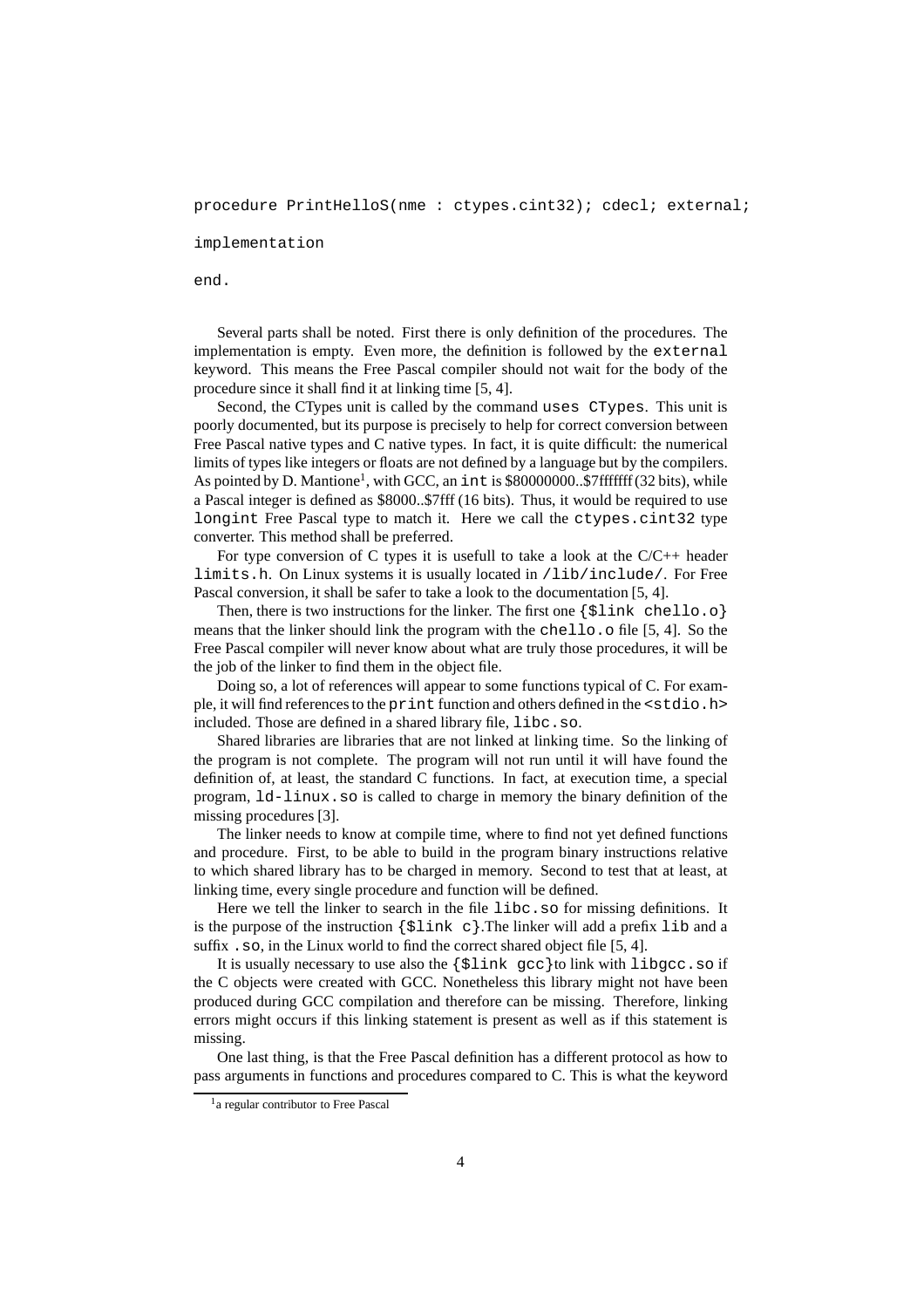cdecl does. The cdecl warns the compiler and the linker that the arguments are to be understood as if they were in C[5, 4]. If this keyword is omitted it is possible that the program will compile and link but as soon as procedure will be called, it will crash. It might as well not compile any more if one of the wrapped procedures or function is called.

### **3.3 Free Pascal program**

Now it is time to get a program that will call our C written functions. This is done in the file hello.pas:

```
uses
  helloU;
begin
   PrintHello;
end.
```
It is compiled using the command fpc hello.pas. This Free Pascal code only knows about the Free Pascal wrapper of the C object. So the compiler will compile first the helloU unit, then the main program. This part will produce .ppu and .o files. The first ones are Free Pascal binaries and the second ones, a translation in the a.out Linux binary format.

The linker is called that will link statically the . o it knows the existence of. It will then generate an executable binary with all informations about the shared libraries to be dynamically loaded in memory at execution time.

# **4 Hello in C++**

This section is a tutorial showing how, in a simple case, it is possible to use  $C_{++}$  written objects in a Free Pascal project.

### **4.1 Hello object, again...**

In this hello project in  $C_{++}$ , a class hello is defined. This class contains a private structure and several public methods to access it or to perform some actions. Here is the header, in the file hello.hpp:

```
#ifndef HELLO_HPP
#define HELLO_HPP
#include<iostream>
#include<string>
using namespace std;
class hello{
public:
 hello(){
    string vide="";
    hello::SetName(vide);
  };
```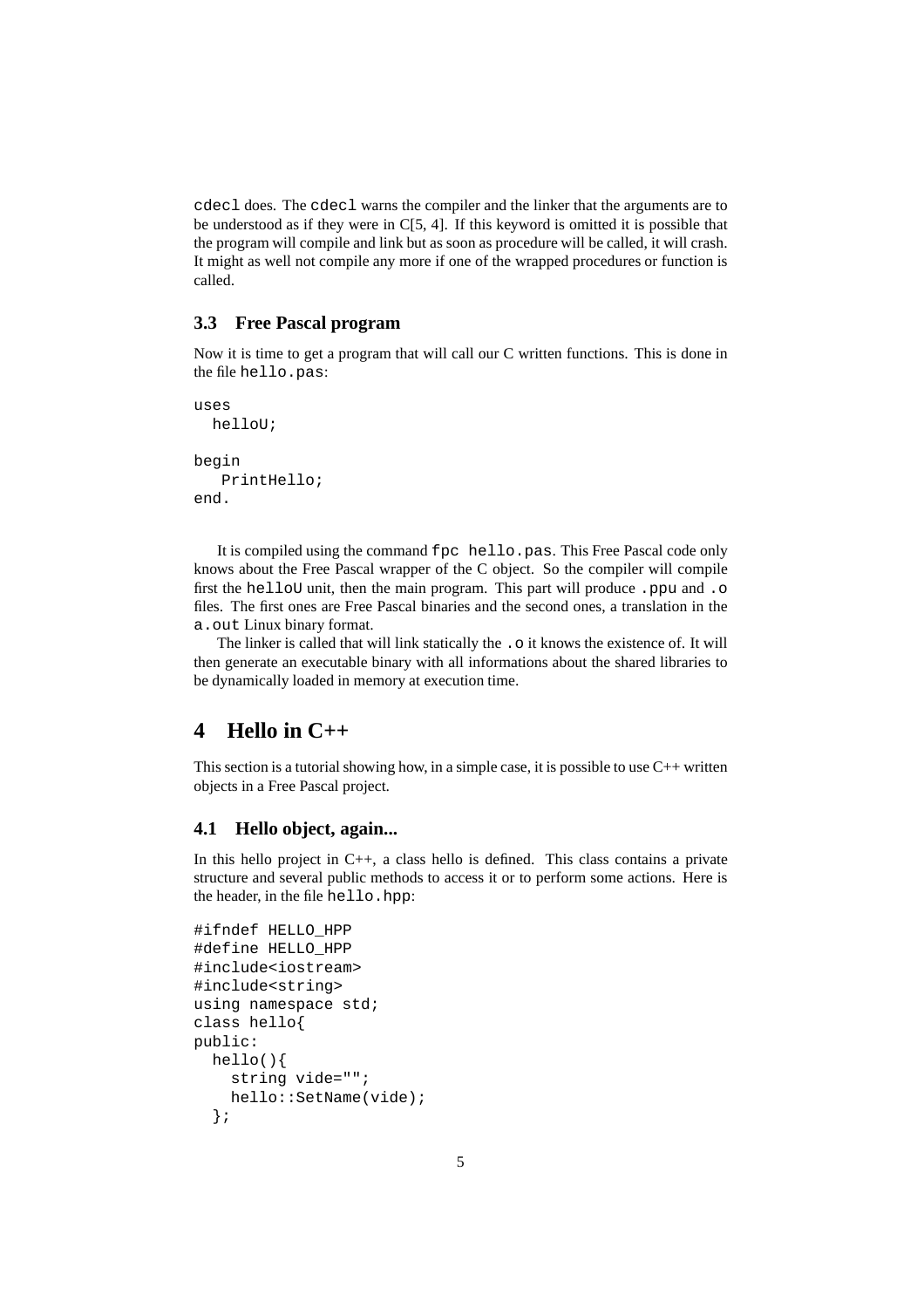```
hello(string &name){
    hello::SetName(name);
  };
  void HelloPrint();
  void SetName(string&);
  string GetName();
private:
  string name;
};
#endif
```
The private structure is a  $C_{++}$  string containing a name. There is a constructor to initialise this string to the null string and an overloaded constructor to initialise it to an arbitrary value.

The other public methods include setting or retrieving the value of the private structure. The last method just prints in the current console a friendly message.

The body of the methods defined in the header is in the following file, hello.cpp:

```
#include "hello.hpp"
void hello::HelloPrint(){
  cout << "Hello " << GetName() << endl;
  return;
};
void hello::SetName(string &str){
 hello::name=str;
 return;
};
string hello::GetName(){
  return(hello::name);
};
```
This set of file, the header and the body of the methods, is written in pure  $C_{++}$ . It is compiled using the command  $g++ -c$  hello.cpp. The compilation provide an object file hello.o in which there is many references to C and C++ libraries, in particular standard template libraries -for the C++ string.

As stated before, Free Pascal cannot handle C++ objects [5, 4]. They have a very particular structure since they are linked to C++ shared libraries and here, have class structure. It is therefore necessary to build a C interface between this C++ code and Free Pascal.

#### **4.2 C wrapping: first solution**

As the C language does not know about C++ object oriented structure it is not possible to keep it. This means that the main job of the C wrapper will be to flatten the  $C_{++}$ class structure to a set of C functions [11].

Another important point is that C does not know about C++ standard template libraries and evolved structures like C++ strings, vectors, maps, etc. So another function of the wrapper will be to cast those  $C_{++}$  classes in standard C types [1].

To do this, it is useful to create a special header, as shown in the file chello.h: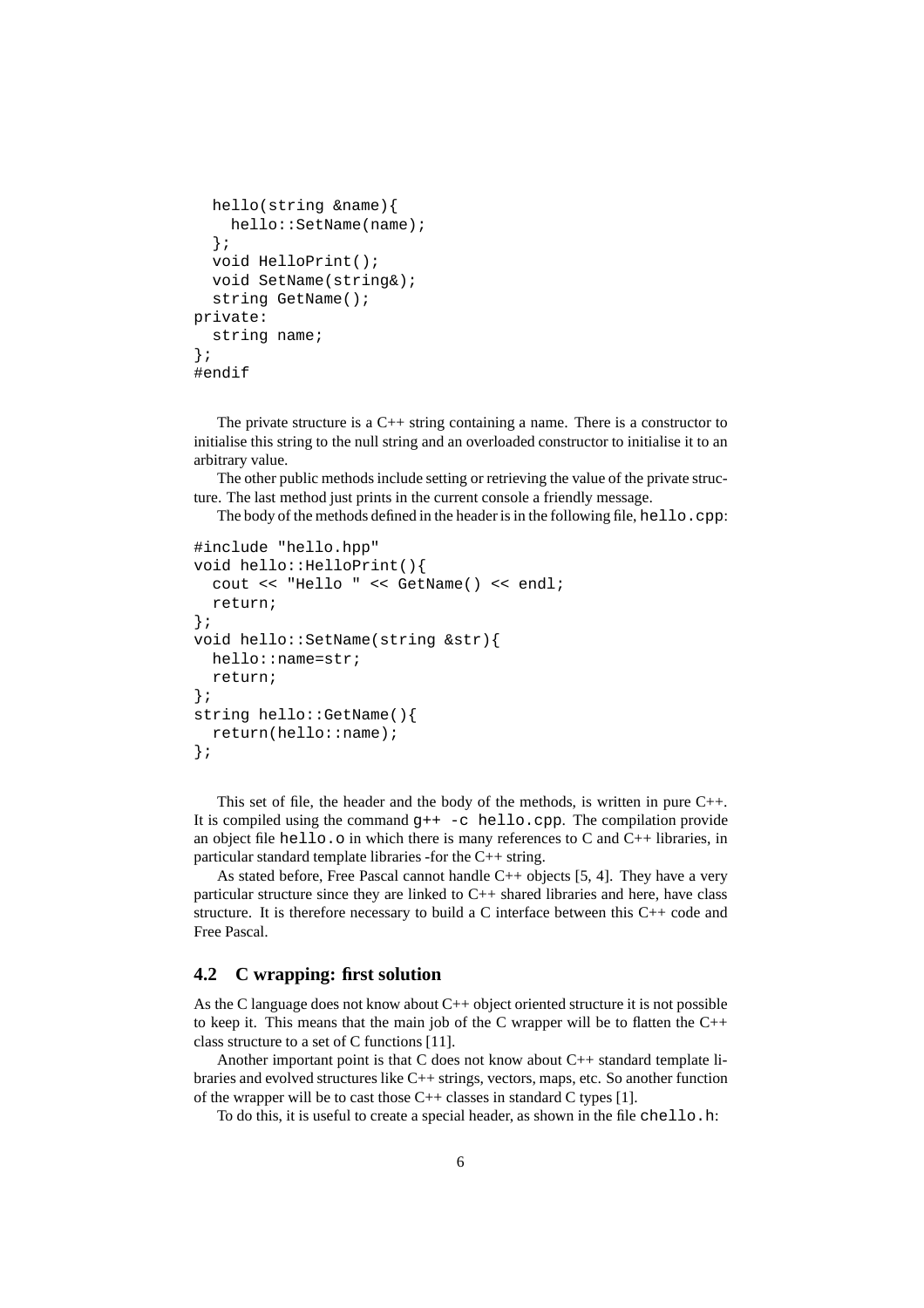```
#ifndef CHELLO_H
#define CHELLO_H
#ifdef __cplusplus
#include "hello.hpp"
#define EXPORTCALL __attribute__((stdcall))
typedef hello *helloHandle;
#else
typedef struct hello *helloHandle;
#define EXPORTCALL
#endif
#ifdef __cplusplus
extern "C"
{
#endif
 extern helloHandle EXPORTCALL NewHello();
 extern helloHandle EXPORTCALL NewHelloC(char*);
 extern void EXPORTCALL DeleteHello(helloHandle);
  extern void EXPORTCALL HelloPrint(helloHandle);
 extern void EXPORTCALL SetName(helloHandle, char*);
 extern const char* EXPORTCALL GetName(helloHandle);
  //
 extern helloHandle EXPORTCALL cNewHello();
 extern helloHandle EXPORTCALL cNewHelloC(char*);
 extern void EXPORTCALL cDeleteHello(helloHandle);
 extern void EXPORTCALL cHelloPrint(helloHandle);
  extern void EXPORTCALL cSetName(helloHandle, char*);
  extern const char* EXPORTCALL cGetName(helloHandle);
#ifdef __cplusplus
}
#endif
#endif/*CHELLO_H*/
```
This header can be interpreted both by a C and a  $C++$  compiler. And two body files will be implemented, one in C++ code and the other one in standard C code.

There is several instruction to help to deal with this. The first one is to use the macro definition #ifdef \_\_cplusplus and the corresponding #endif. It is true if the compiler analysing the code is a  $C++$  compiler and false otherwise [10, 7]. This macro definition is widely spread among compilers but it is not part of any standard. Therefore, it might be necessary to define it manually through an option of the compiler.

This macro definition first protects the C++ header that needs to be included to define the hello object. If it is not protected, a C compiler will refuse the code since it would try to analyse the  $C++$  code of the hello.hpp header.

The second statement that is protected so that only a  $C++$  compiler can see it, is the definition of the EXPORTCALL to \_\_attribute\_\_((stdcall)). This value is interpreted by GCC and ensures the argument passing of the function to be compatible with C definition. This is why it is not set for the C compiler [7, 11].

The third protected statement only to be processed by the C++ compiler just defines a new type helloHandle as a pointer to the hello class.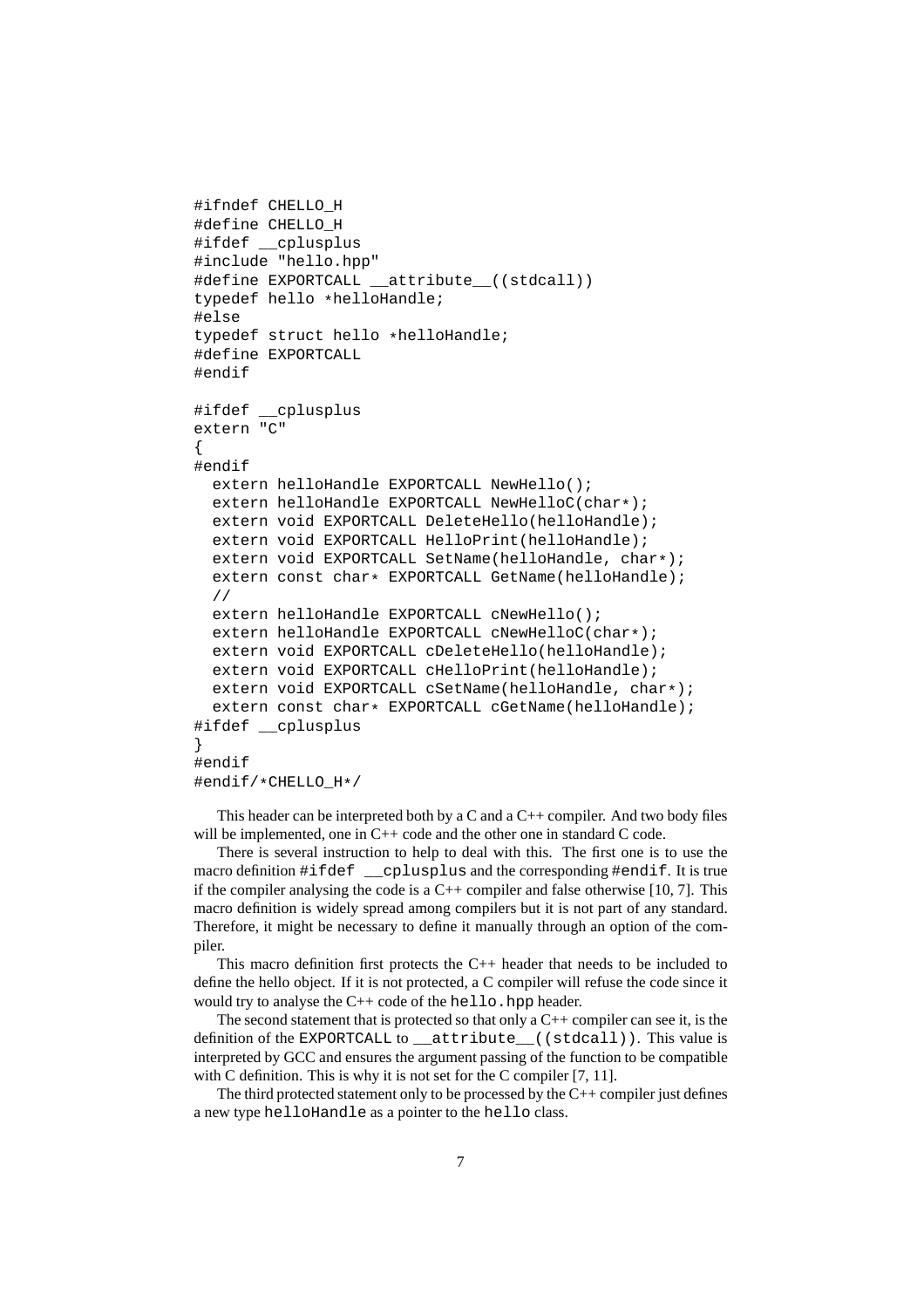For the C compiler, helloHandle will still be a pointer to a structure hello that is not yet defined. This definition is of course protected so that only the C compiler can see it. In such a way it does not interfere with the C++ instructions [11].

Another important difference of behaviour whether the header has to be processed by the C or the C++ compiler comes form the instruction extern ''C''  $\{\}$ . This is a C++ instruction and as such needs to be hidden for the C compiler. This instruction specifies a linking convention: how to access memory, integrated type formats, etc. This command does not target specifically the C language: it is also used to link Fortran to C++ for example [10].

In the following, it shall be noted that each method of the hello class is replaced by a function. To allow the function to call a method of the class for a given instance of the class, at least a pointer to this instance shall be passed. Constructors are an exception since they only receive this pointer.

The last unusual point of this header is the double definition of all the methods. It is so to cast  $C_{++}$  types in C standard types. In our example, the methods of the hello class uses  $C_{++}$  strings that cannot be understood by a C compiler. As the functions definitions has to be understood by both C and C++ compiler, we had to pass only C types as argument of the functions -a char\*.

Functions written with a c prefix will be fully written in C. Therefore, they can only make calls to C functions. Functions that has not the prefix will have a body in a separate file, written in C++.

The C body of the functions is the file chello.c:

```
#include "chello.h"
helloHandle cNewHello(){
 return(NewHello());
};
helloHandle cNewHelloC(char* nme){
  return(NewHelloC(nme));
};
void cDeleteHello(helloHandle h){
  return(DeleteHello(h));
};
void cHelloPrint(helloHandle h){
  return(HelloPrint(h));
};
void cSetName(helloHandle h, char* nme){
 return(SetName(h,nme));
};
const char* cGetName(helloHandle h) {
  return(GetName(h));
};
```
It can be compiled with the command gcc -c chello.c -o chello\_c.o. The C++ body of the functions is in the file chello.cc:

```
#include "chello.h"
extern "C"{
helloHandle EXPORTCALL NewHello(){
```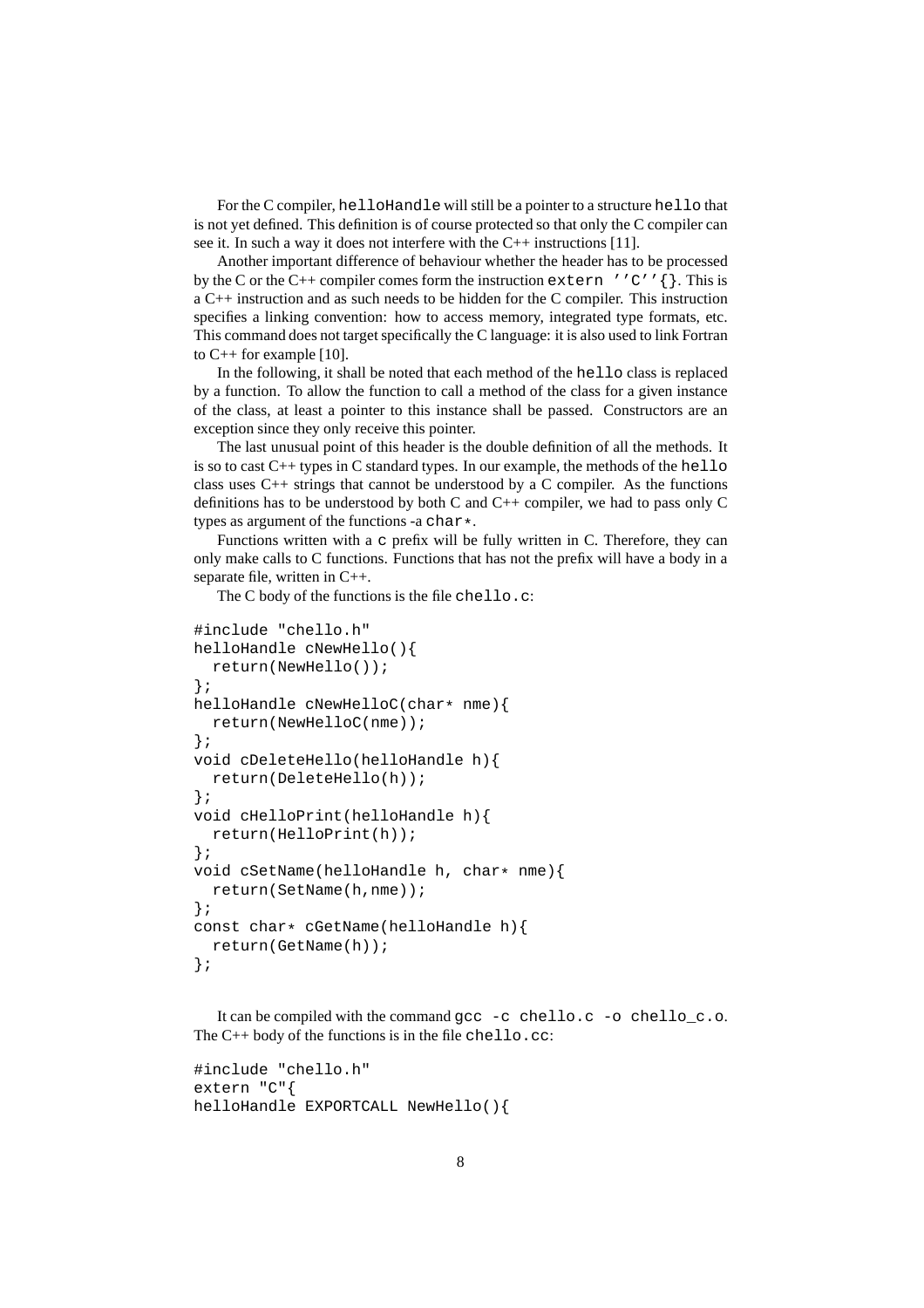```
return new hello;
};
helloHandle EXPORTCALL NewHelloC(char *nme){
  string str(nme);
 return new hello(str);
};
void EXPORTCALL DeleteHello(helloHandle handle){
 delete handle;
};
void EXPORTCALL HelloPrint(helloHandle handle){
 handle->HelloPrint();
};
void EXPORTCALL SetName(helloHandle handle, char *nme){
  string str(nme);
 handle->SetName(str);
};
const char* EXPORTCALL GetName(helloHandle handle){
 return handle->GetName().c_str();
};
}
```
Here again the extern  $C \uparrow \{\}$  statement specifies the linking convention [10]. The body of the functions is obviously  $C++$ : this convention cast  $C++$  types and classes into standard C types. In this example, there are commands like string str(nme) or string.c\_str() for string and char\* interconvertions.

This code can be compiled using the command

g++ -c chello.cc -o chello\_cc.o.

Following this procedure, it shall be noted that on contrary to what is sometime said  $[1]$ , it is not necessary to compile the C wrapper with the  $C++$  compiler. The final program can be linked using the two separate objects created.

#### **4.3 C/C++ wrapping: second solution**

The above described strategy is overly complicated. In fact, it is not necessary to define two times each flatten methods. To do so, the idea is to define wrapper function is a C compatible way and to write the body of the functions in C++.

First, the header chello.h is simplified:

```
#ifndef CHELLO_H
#define CHELLO_H
#ifdef __cplusplus
#include "hello.hpp"
#define EXPORTCALL __attribute__((stdcall))
typedef hello *helloHandle;
#else
typedef struct hello *helloHandle;
#define EXPORTCALL
#endif
```
#ifdef \_\_cplusplus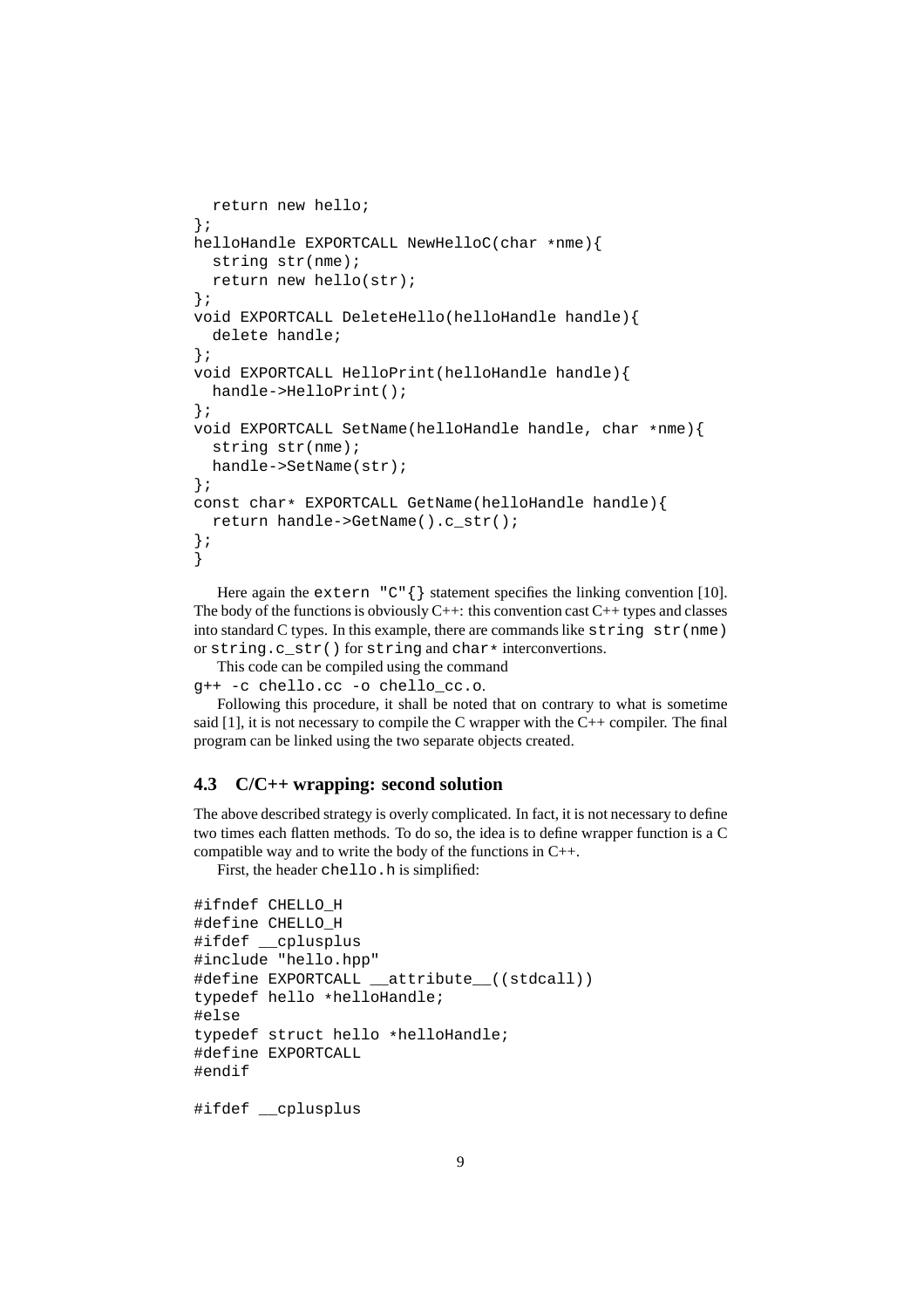```
extern "C"
{
#endif
 extern helloHandle EXPORTCALL NewHello();
 extern helloHandle EXPORTCALL NewHelloC(char*);
 extern void EXPORTCALL DeleteHello(helloHandle);
 extern void EXPORTCALL HelloPrint(helloHandle);
 extern void EXPORTCALL SetName(helloHandle, char*);
  extern const char* EXPORTCALL GetName(helloHandle);
#ifdef __cplusplus
}
#endif
#endif/*CHELLO_H*/
```
This time, each flattening function is defined once. Yet, the header is still written in a way such that it can be compiled by both the  $C++$  and the  $C$  compiler. As above, the body chello.cc of the functions is written in  $C_{++}$ . It is reproduced here:

```
#include "chello.h"
extern "C"{
helloHandle EXPORTCALL NewHello(){
  return new hello;
};
helloHandle EXPORTCALL NewHelloC(char *nme){
 string str(nme);
 return new hello(str);
};
void EXPORTCALL DeleteHello(helloHandle handle){
  delete handle;
};
void EXPORTCALL HelloPrint(helloHandle handle){
 handle->HelloPrint();
};
void EXPORTCALL SetName(helloHandle handle, char *nme){
  string str(nme);
 handle->SetName(str);
};
const char* EXPORTCALL GetName(helloHandle handle){
 return handle->GetName().c_str();
};
}
```
Again, this file is compiled using the command: g++ -c chello.cc -o chello\_cc.o.

As above, the goal is to use a C written interface to link Free Pascal code with flattened C++ methods. This is why the header alone will be compiled now. Because this file is a header -the name of the file ends by a .h- the default behaviour of the GCC compiler will change. It will not produce an object file but a precompiled header [7]. Yet, the C code in this header is enough to call the flattened C++ methods in a Free Pascal software. To produce an object file from the header, the compiler has to be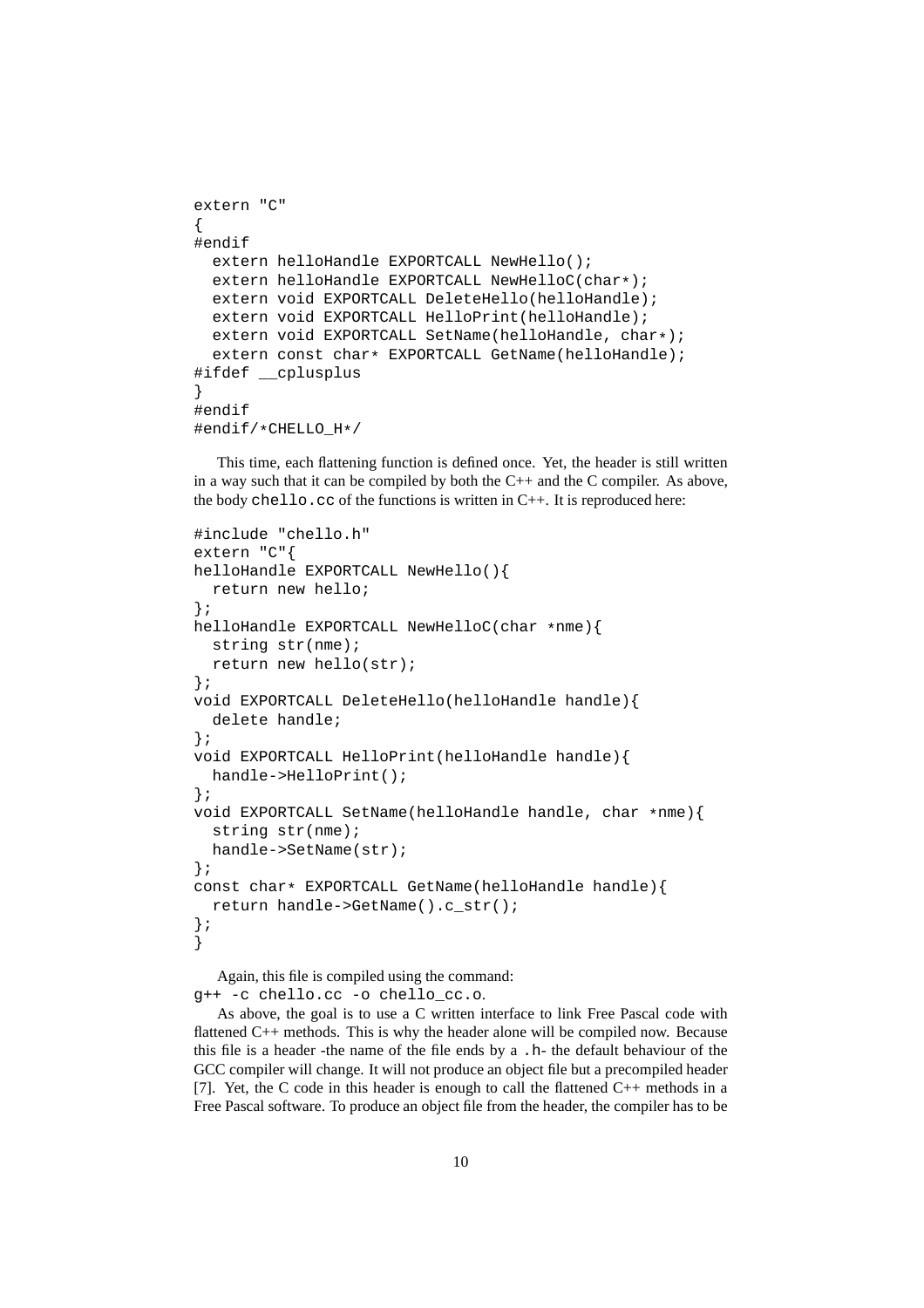forced to compile the file as C source code using the  $-x$  c switch:

```
gcc -x c -c chello.h -o chello_c.o.
```
The following steps depend slightly of the above flattening strategies.

### **4.4 linking**

The task of integrating those methods in Free Pascal is not over yet. Compilation of  $C_{++}$  objects is another compiler dependent task. In this tutorial,  $\alpha$ cc is used as compiler. During compilation of this set of compiler, a shared version of the libgcc might not be compiled [7]. Therefore, it might not be possible to find such version to link the Free Pascal code with the C++ object. In brief, this task might be possible but can be more difficult than linking with pure C written objects.

Another solution is to link the  $C++$  and the C objects in advance into a shared library. This can be done with the command

gcc -shared -o libhello.so hello.o chello\_cc.o. Here, it is the gcc compiler tools that will find and set the correct dependencies of the libraries.

The shared library can be used as before in the Free Pascal Code.

#### **4.5 Free Pascal wrapping**

The Free Pascal wrapper is a Free Pascal unit defining the functions and procedures to be called in a Free Pascal project. If the first strategy was used, then, the Free Pascal wrapper should be:

```
unit helloFLAT;
interface
uses
sysutils;
type
  helloHandle = type pointer;
function cNewHello:helloHandle; cdecl;
function cNewHelloC(nme : PChar): helloHandle; cdecl;
procedure cDeleteHello(handle : helloHandle); cdecl;
procedure cHelloPrint(handle : helloHandle); cdecl;
procedure cSetName(handle : helloHandle;
                   nme : PChar); cdecl;
function cGetName(handle : helloHandle):PChar ; cdecl;
implementation
{$link chello_c.o}
{$linklib hello.so}
{$linklib c}
{$linklib stdc++}
function cNewHello:helloHandle; cdecl; external;
```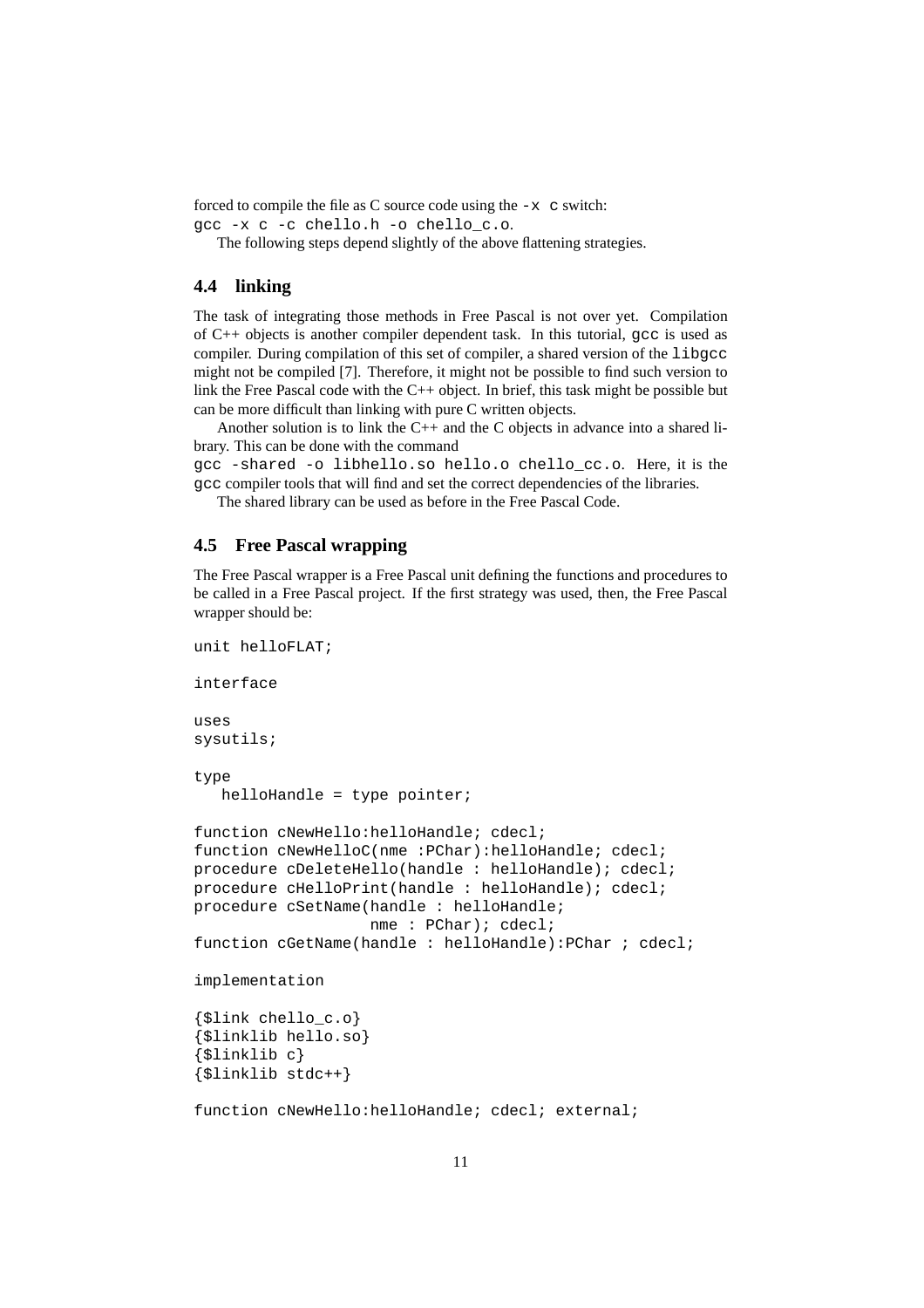```
function cNewHelloC(
        nme :PChar):helloHandle; cdecl; external;
procedure cDeleteHello(
         handle : helloHandle); cdecl; external;
procedure cHelloPrint(
         handle : helloHandle); cdecl; external;
procedure cSetName(
         handle : helloHandle;
         nme : PChar); cdecl; external;
function cGetName(
         handle : helloHandle):PChar ; cdecl; external;
end.
```
Using the second strategy, functions call are done without a c prefix:

```
unit helloFLAT;
interface
uses
sysutils;
type
   helloHandle = type pointer;
function NewHello:helloHandle; cdecl;
function NewHelloC(nme : PChar): helloHandle; cdecl;
procedure DeleteHello(handle : helloHandle); cdecl;
procedure HelloPrint(handle : helloHandle); cdecl;
procedure SetName(handle : helloHandle;
                  nme : PChar); cdecl;
function GetName(handle : helloHandle): PChar ; cdecl;
implementation
{$link chello_c.o}
{$linklib hello.so}
{$linklib c}
{$linklib stdc++}
function NewHello:helloHandle; cdecl; external;
function NewHelloC(
         nme :PChar):helloHandle; cdecl; external;
procedure DeleteHello(
          handle : helloHandle); cdecl; external;
procedure HelloPrint(
          handle : helloHandle); cdecl; external;
procedure SetName(
```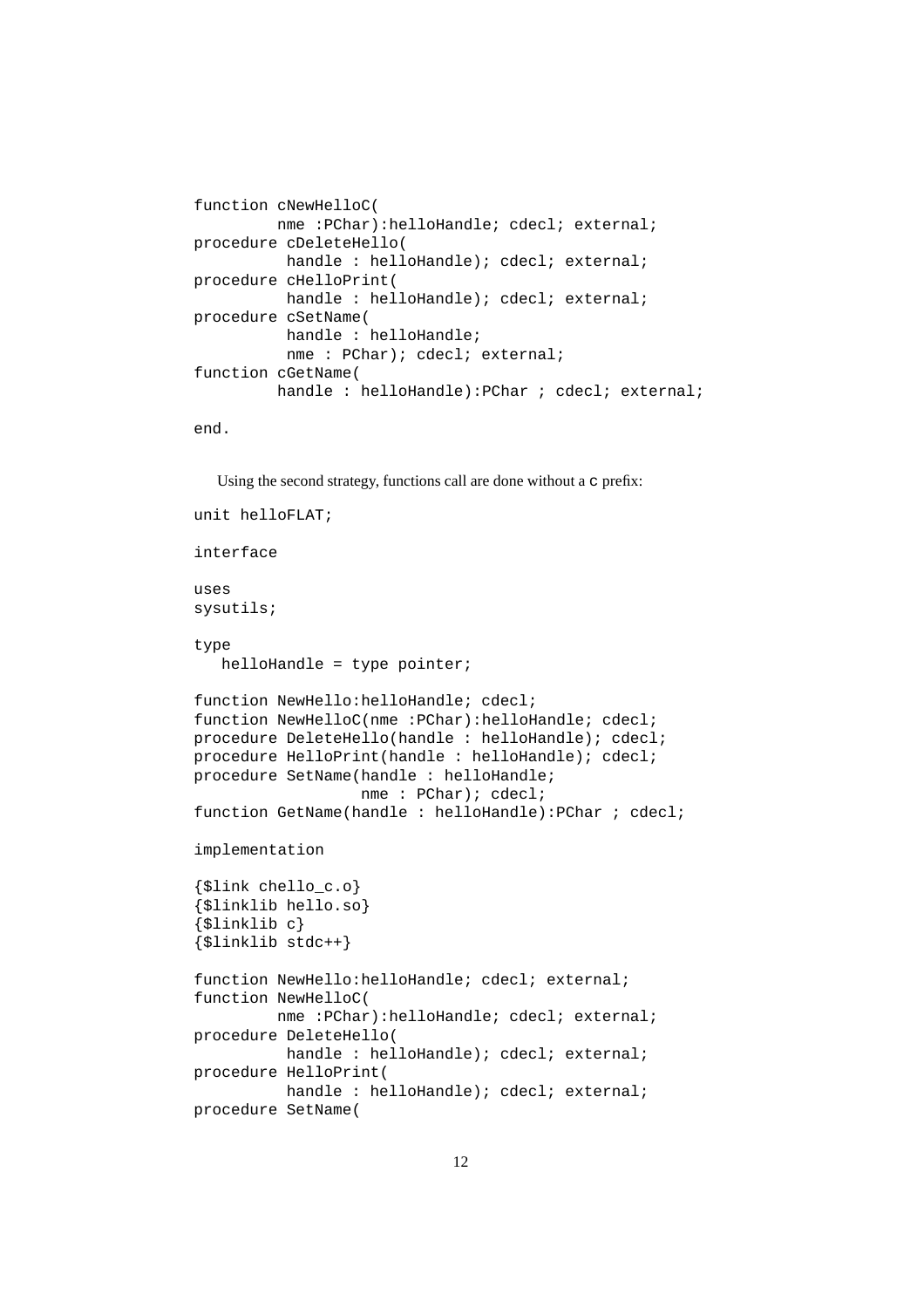```
handle : helloHandle;
         nme : PChar); cdecl; external;
function GetName(
        handle : helloHandle): PChar ; cdecl; external;
```
end.

It shall be noted that the functions and procedures have to be declared with the cdecl key word. It ensures compatibility between C and Free Pascal declarations of functions and procedures arguments [5, 4]. Only the C functions are defined.

Those declarations need also a new type to be defined: helloHandle. Free Pascal does not really need to know about the true nature of this type: it will be linked to the C pointer  $[11]$ . As stated by D. Mantione, with this definition, helloHandle is not compatible to a pointer, but still is a pointer, which is exactly what we want. This definition makes helloHandle incompatible to a pointer because of the =type construction.

Implementation of the functions and procedures are referred as external. This means that the Free Pascal compiler knows it has to wait to find them: they will be defined only at linking time or later [5, 4].

The cdecl instruction guarantees the argument passing protocol to be compatible with C style. It should also be noted that to correctly map the C style char  $*$  type, the Free Pascal PChar type was used. Failing to map correctly the C type can be not detected at compilation or linking time, leading the generated binary to crash.

At last, as explained before, two sets of pre-processor instructions are defined. The first {\$link fhello\_c.o},links the C definition and the Free Pascal definition of the procedures and functions [5, 4].

The second set of pre-processor instructions, {\$linklib hello.so},  ${\sinh\lambda} c$ ,  ${\sinh\lambda}$  inklib stdc++}, pass instructions to the linker so that it can link the C functions with the  $C_{++}$  implementations of functions and classes [4, 5]. It also performs the link to the standard libc and libc++ libraries.

#### **4.6 Free Pascal program**

An application resulting of this work can be found in the file helloP.pas:

```
uses
  helloFLAT;
var
   h : helloHandle;
begin
   h:=cNewHelloC('Gilles');
   cHelloPrint(h);
   cDeleteHello(h);
end.
```
It uses the helloFLAT unit. Thus it uses the newly defined type helloHandle. It will use it to construct an instance of the hello class for which the private string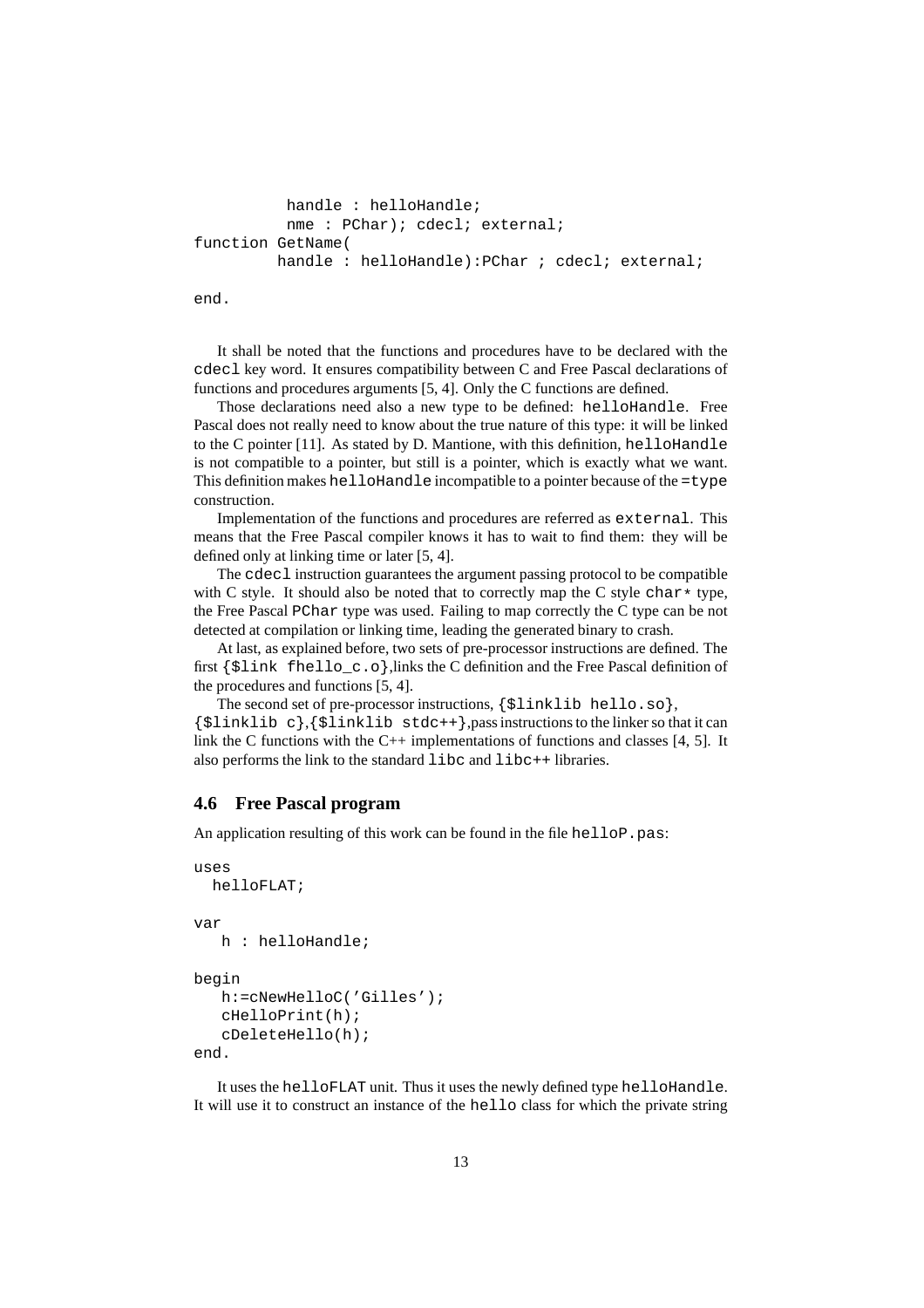structure is immediately set. It will use it to print a message and clean the memory before leaving.

During compilation, the linker might return an error saying that it cannot find -lstdc++. This is because depending on the version of the C++ compiler, several versions of this library might exist. They are named libstdc++.so.x, where x stands for the version number of the library; there might not exist a file without such version number. Therefore, a symbolic link named libstdc++.so shall be created to point to the desired version of the library. Ideally, this link shall be located in a directory searched by the linker.

# **5 A practical example: a Free Pascal unit to call GSL functions**

The GNU Scientific Library (GSL) is a powerfull library written in C and readily usable in  $C_{++}$  code [6]. It includes complex numbers, special functions, permutations, linear algebra (based on BLAS), statistics, random distributions, interpolation, least square fitting, minimisation, root finding, differential equations, functional transformation (Fourier, Hankel, wavelets), and much more. This library is available for GNU/Linux and Windows system.

In this section, only the Legendre special functions will be discussed. Legendre polynomials are easily defined by the following relation:

$$
P_0(x) = 1\tag{1}
$$

$$
P_1(x) = x \tag{2}
$$

$$
(n+1)P_{n+1}(x) = (2n+1)xP_n(x) - nP_{n-1}(x)
$$
\n(3)

They constitute an important family of orthogonal polynomial because they appear naturally in multipole expansions. They appear also in the definition of associated Legendre polynomial, spherical harmonics and many others which are included into the GSL and covered by the Legendre polynomial section of the library.

#### **5.1 The headers**

The Legendre polynomial functions are defined in the file gsl\_sf\_legendre.h. The following is an excerpt of this file:

```
#ifndef __GSL_SF_LEGENDRE_H__
#define __GSL_SF_LEGENDRE_H__
#include <gsl/gsl_sf_result.h>
#undef __BEGIN_DECLS
#undef __END_DECLS
#ifdef __cplusplus
# define __BEGIN_DECLS extern "C" {
# define __END_DECLS }
#else
```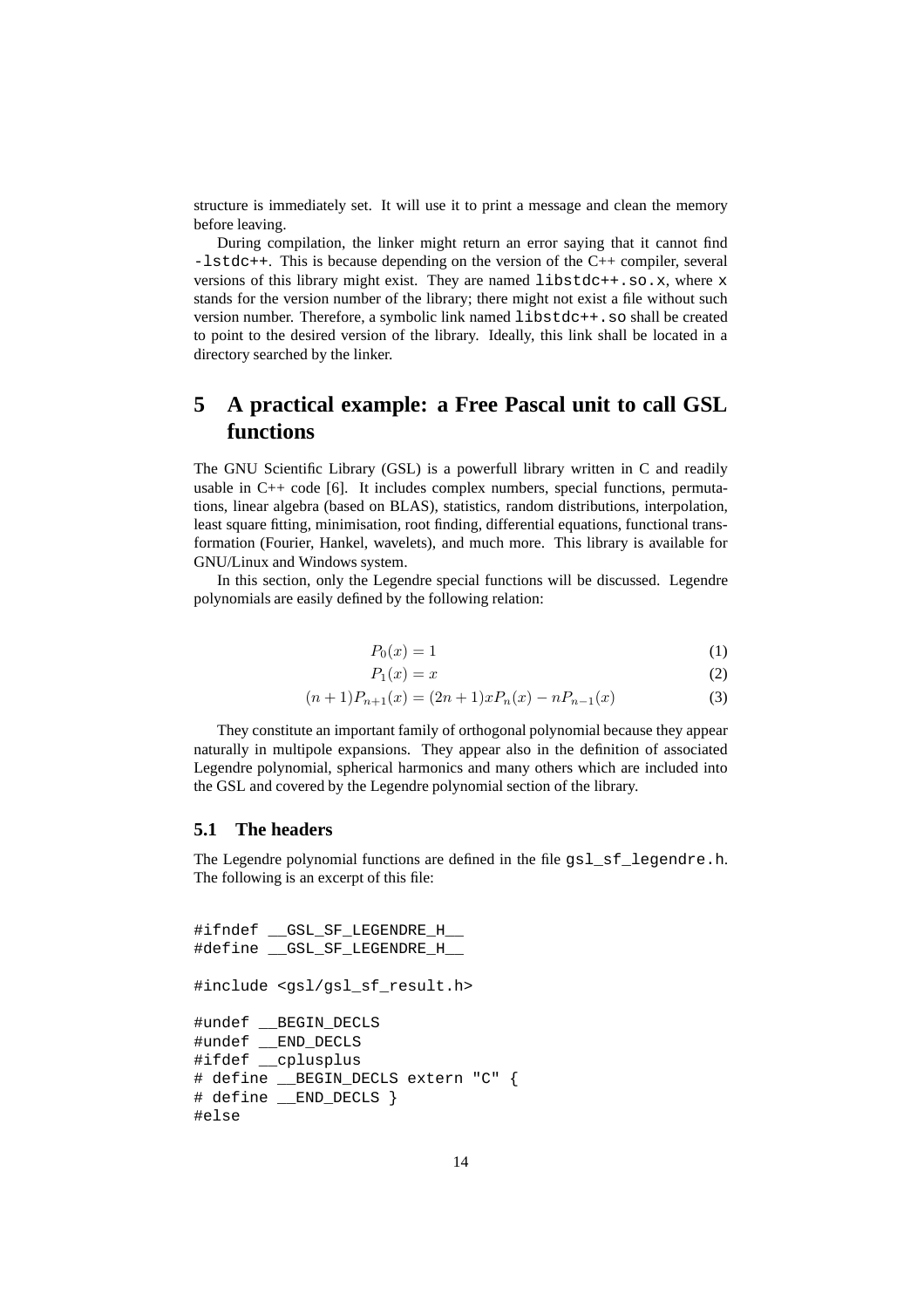```
# define __BEGIN_DECLS /* empty */
# define __END_DECLS /* empty */
#endif
__BEGIN_DECLS
int gsl_sf_legendre_Pl_e(const_int l, const double x,
                         gsl_sf_result * result);
double gsl_sf_legendre_Pl(const int l, const double x);
int gsl_sf_legendre_Pl_array(
  const int lmax, const double x,
 double * result_array
  );
int gsl_sf_legendre_Pl_deriv_array(
  const int lmax, const double x,
  double * result_array,
 double * result_deriv_array
  );
int gsl_sf_legendre_P1_e(double x,
                         gsl_sf_result * result);
int gsl_sf_legendre_P2_e(double x,
                         gsl_sf_result * result);
int gsl_sf_legendre_P3_e(double x,
                         gsl_sf_result * result);
double gsl_sf_legendre_P1(const double x);
double gsl_sf_legendre_P2(const double x);
double gsl_sf_legendre_P3(const double x);
int gsl_sf_legendre_Q0_e(const double x,
                         gsl_sf_result * result);
double gsl_sf_legendre_Q0(const double x);
int gsl_sf_legendre_Q1_e(const double x,
                         gsl_sf_result * result);
double gsl_sf_legendre_Q1(const double x);
int gsl_sf_legendre_Ql_e(const int l, const double x,
                         gsl_sf_result * result);
double gsl_sf_legendre_Ql(const int l, const double x);
int gsl_sf_legendre_Plm_e(const int l, const int m,
                          const double x,
                          gsl_sf_result * result);
double gsl_sf_legendre_Plm(const int l, const int m,
                           const double x);
int gsl_sf_legendre_Plm_array(
 const int lmax, const int m, const double x,
 double * result_array
  );
int gsl_sf_legendre_Plm_deriv_array(
  const int lmax, const int m, const double x,
 double * result_array,
 double * result_deriv_array
  );
```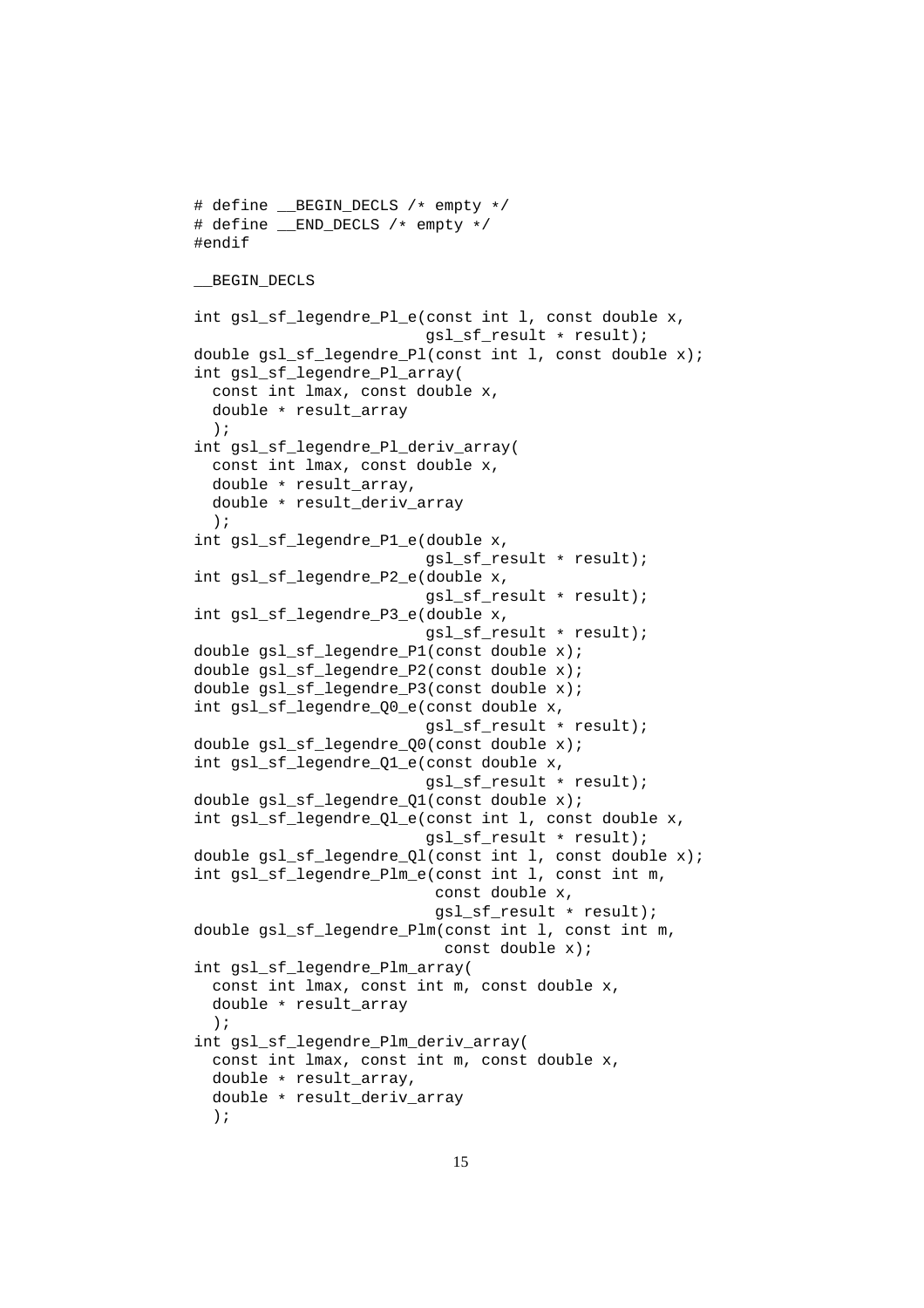```
int gsl_sf_legendre_sphPlm_e(const int l, int m,
                             const double x,
                             gsl_sf_result * result);
double gsl_sf_legendre_sphPlm(const int l, const int m,
                              const double x);
int gsl_sf_legendre_sphPlm_array(
 const int lmax, int m, const double x,
 double * result_array
  );
int gsl_sf_legendre_sphPlm_deriv_array(
  const int lmax, const int m, const double x,
  double * result_array,
 double * result_deriv_array
  );
int gsl_sf_legendre_array_size(const_int lmax,
                               const int m);
int gsl_sf_conicalP_half_e(const double lambda,
                           const double x,
                           gsl_sf_result * result);
double gsl_sf_conicalP_half(const double lambda,
                            const double x);
int gsl_sf_conicalP_mhalf_e(const double lambda,
                            const double x,
                            gsl_sf_result * result);
double gsl_sf_conicalP_mhalf(const double lambda,
                             const double x);
int gsl_sf_conicalP_0_e(const double lambda,
                        const double x,
                        gsl_sf_result * result);
double gsl_sf_conicalP_0(const double lambda,
                         const double x);
int gsl_sf_conicalP_1_e(const double lambda,
                        const double x,
                        gsl_sf_result * result);
double gsl_sf_conicalP_1(const double lambda,
                         const double x);
int gsl_sf_conicalP_sph_reg_e(const int l,
                              const double lambda,
                              const double x,
                              gsl_sf_result * result);
double gsl_sf_conicalP_sph_reg(const int l,
                               const double lambda,
                               const double x);
int gsl_sf_conicalP_cyl_reg_e(const int m,
                              const double lambda,
                              const double x,
                              gsl_sf_result * result);
double gsl_sf_conicalP_cyl_reg(const int m,
                               const double lambda,
                               const double x);
```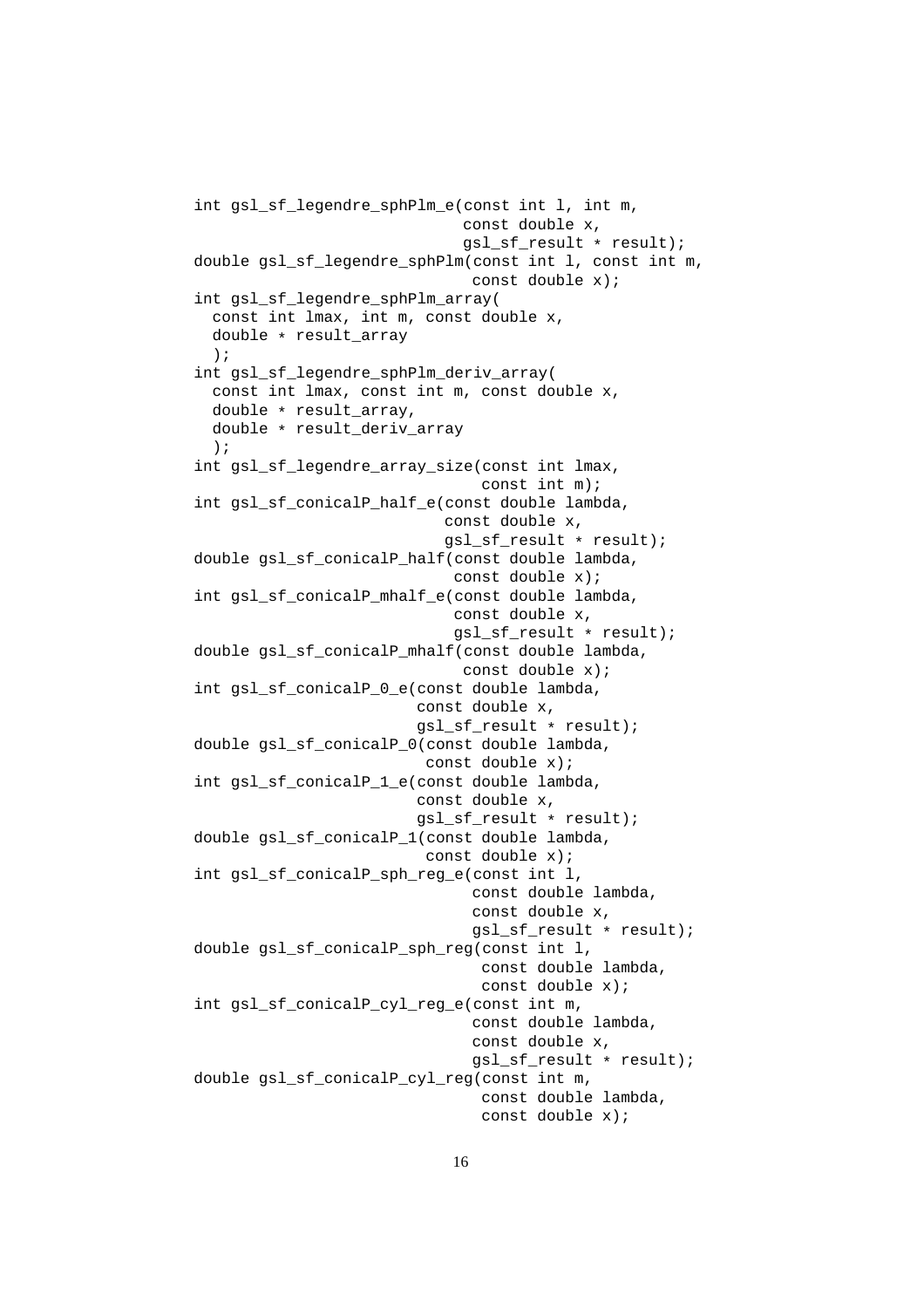```
int gsl_sf_legendre_H3d_0_e(const double lambda,
                             const double eta,
                             gsl_sf_result * result);
double gsl_sf_legendre_H3d_0(const double lambda,
                              const double eta);
int gsl_sf_legendre_H3d_1_e(const double lambda,
                             const double eta,
                             gsl_sf_result * result);
double gsl_sf_legendre_H3d_1(const double lambda,
                              const double eta);
int gsl_sf_legendre_H3d_e(const int l, const double lambda,
                           const double eta,
                           gsl_sf_result * result);
double gsl_sf_legendre_H3d(const int l, const double lambda,
                            const double eta);
int gsl_sf_legendre_H3d_array(const_int lmax,
                               const double lambda,
                               const double eta,
                               double * result array);
#ifdef HAVE_INLINE
extern inline
int
gsl_sf_legendre_array_size(const int lmax, const int m)
\left\{ \right.return lmax-m+1;
}
#endif /* HAVE_INLINE */
```
\_\_END\_DECLS

#endif /\* \_\_GSL\_SF\_LEGENDRE\_H\_\_ \*/

The beginning of the header is designed for  $C_{++}$  compatibility as described earlier. Then another header is included  $qslant$  sf result.h, which is required to define data structures that are usefull for all special functions in the GSL. It is reproduced hereafter:

```
#ifndef __GSL_SF_RESULT_H__
#define __GSL_SF_RESULT_H__
#undef __BEGIN_DECLS
#undef __END_DECLS
#ifdef __cplusplus
# define __BEGIN_DECLS extern "C" {
# define __END_DECLS }
#else
# define __BEGIN_DECLS /* empty */
```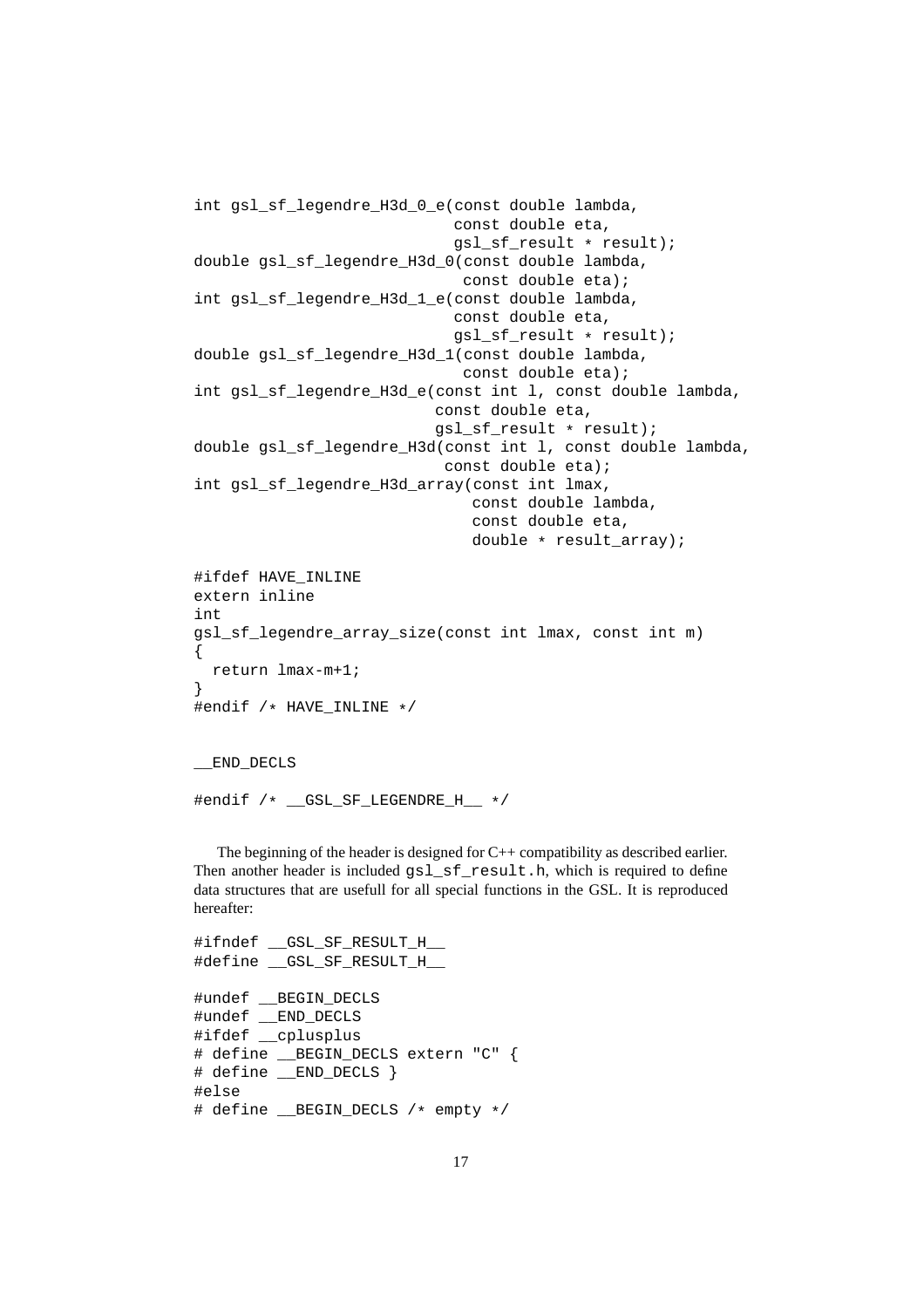```
# define __END_DECLS /* empty */
#endif
__BEGIN_DECLS
struct gsl_sf_result_struct {
 double val;
 double err;
};
typedef struct gsl_sf_result_struct gsl_sf_result;
#define GSL_SF_RESULT_SET(r,v,e) do { (r)->val=(v);
        (r)->err=(e); } while(0)
struct gsl_sf_result_e10_struct {
 double val;
 double err;
 int e10;
};
typedef struct gsl_sf_result_e10_struct gsl_sf_result_e10;
int gsl_sf_result_smash_e(const gsl_sf_result_e10 * re,
                          gsl_sf_result * r);
__END_DECLS
#endif /* __GSL_SF_RESULT_H__ */
```
Fortunately, this header is short and does not call for any other include file. Calling GSL functions in Free Pascal projects will therefore need two Free Pascal wrappers, one for gsl\_sf\_result.h and the other gsl\_sf\_legendre.h.

#### **5.2 gsl\_sf\_result**

First, the key words \_\_BEGIN\_DECLS and \_\_END\_DECLS are conventions keyword for C++ compilers only. They must be read as  $ext{error 'c''}$  and } respectively [8]. Therefore, It is not a concern for the development of the wrapper.

The main difficulty here, compared to the previous cases of the tutorial, is the presence of C structures. The Free Pascal unit wrapping C headers will have a systematic name composed of the original name of the header with the prefix pas . The Free Pascal wrapper of the gsl\_sf\_result.hheader is named pas\_gsl\_sf\_result.pas:

```
unit pas_gsl_sf_result;
```

```
{\mathfrak{S}}mode objfpc{\mathfrak{S}}H+{\mathfrak{S}}
```
interface

uses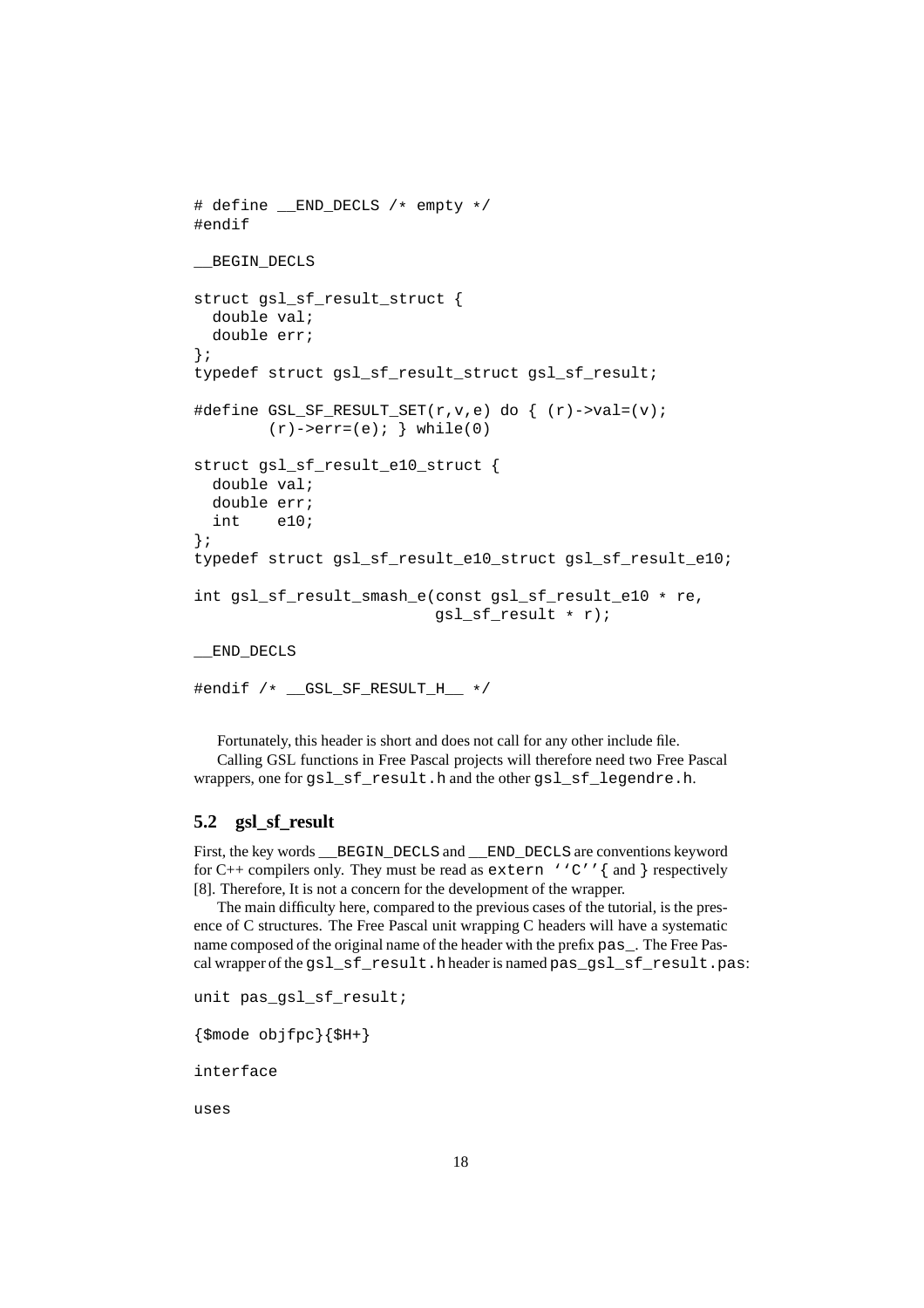```
CTypes;
{$linklib gsl}
{$linklib gslcblas}
{$linklib m}
Type
{$IFDEF FPC}
{$PACKRECORDS C}
\{$ENDIF\}Ppas_gsl_sf_reslt = ^pas_gsl_sf_reslt;
   pas_gsl_sf_reslt = record
      val: ctypes.cdouble;
      err: ctypes.cdouble;
    end;
    Ppas gsl_sf_reslt_e10 = ^pas_gsl_sf_reslt_e10;
   pas_gsl_sf_reslt_e10 = record
      val: ctypes.cdouble;
      err: ctypes.cdouble;
      e10: ctypes.cint32;
    end;
function gsl_sf_result_smash_e(re: Ppas_gsl_sf_reslt_e10;
    r: Ppas_gsl_sf_reslt):ctypes.cint32; cdecl; external;
implementation
```
end.

Note the usage of the CType unit. This unit is not documented in Free Pascal but proposes robust type conversion rules between C types and Free Pascal types. The required library to link with a Free Pascal project using the GSL are also present: {\$linklib gsl},{\$linklib gslcblas}, and {\$linklib m}. They are the GSL library of course and the CBLAS and the mathematical library. The CBLAS library can be replaced by better optimised libraries when efficiency becomes crucial -such as computer-intensive applications.

Then the header defines several structures such as qsl\_sf\_result\_struct, which are then translated as types, such as  $gsl_sfs_f$  result. For the wrapper, the important point is to mimic the data structure. A solution is to use records (using the keyword record), which are native data structures of Free Pascal that looks like C structures. The problem is that the byte alignment of data in these structures can be different in Free Pascal and in C -it seems to be also compiler dependant. It affects the byte position of each element of the record and the total size of the record. The directive {\$PACKRECORDS C} forces byte alignment to be similar to GCC compilers [5].

Since many functions might call for pointers to these structures, they are defined here too. For instance, the wrapper of the function gsl\_sf\_result\_smash\_ecalls this function in the library and pass as input pointers to Free Pascal records that are, hopefully, perfectly mimicking the C structures. Any differences in the management of these memory space between the Free Pascal code and the C code might result in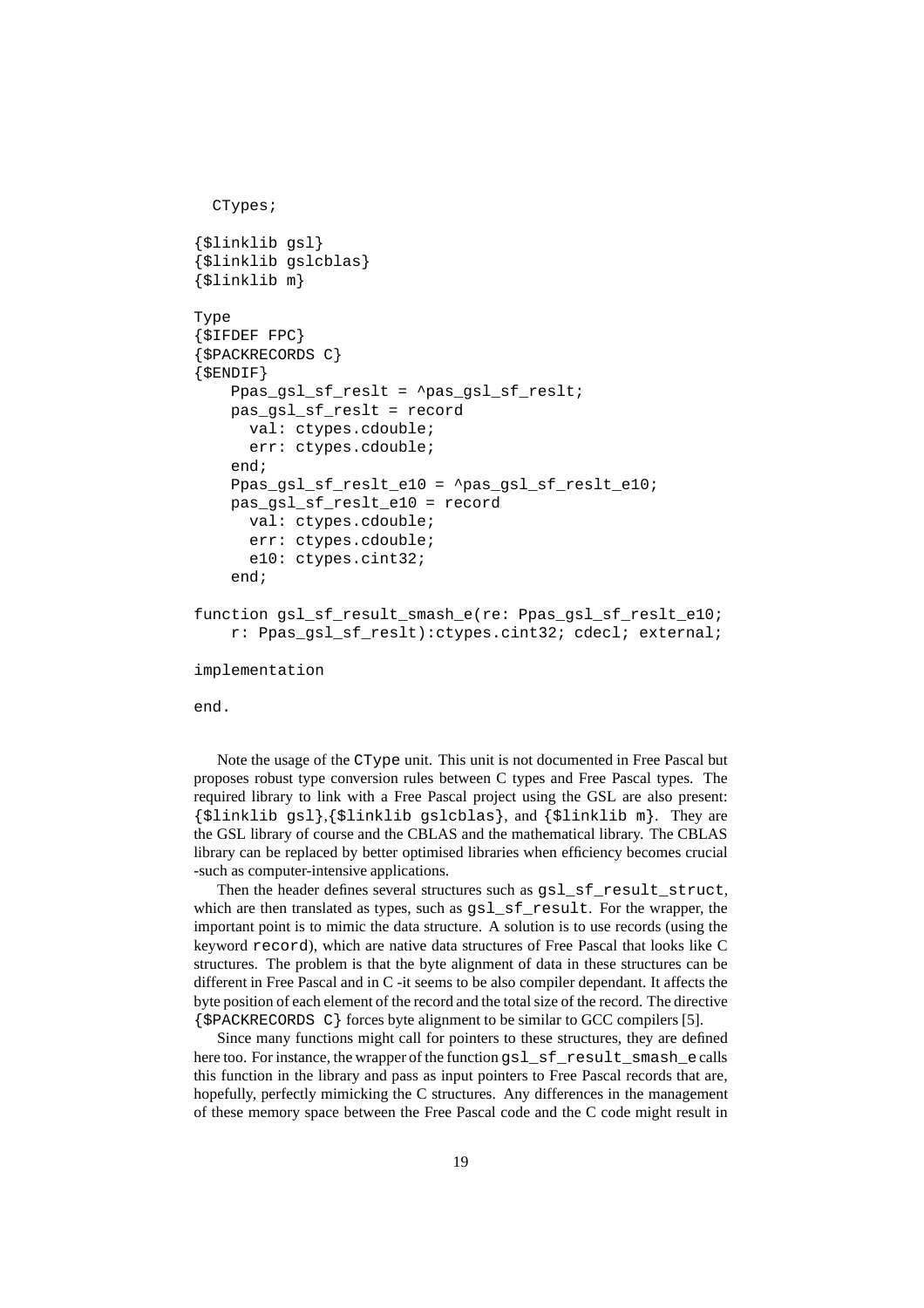uncontrolled behaviour of the software.

To resume, Free Pascal translation of a C structure can be a record if each element type of the record is compatible with each element type of the C record and if the byte packing is the same. When this cannot be achieved, a solution is to write another set of C functions for read/write access to such structures...

#### **5.3 gsl\_sf\_legendre**

Once the problem C structures is solved, the wrapper for Legrendre becomes straightforward.

```
unit pas_gsl_sf_legendre;
```

```
{\mathfrak{S}}mode objfpc{\mathfrak{S}}H+{\mathfrak{S}}interface
uses
 CTypes,pas_gsl_sf_result;
{$linklib gsl}
{$linklib gslcblas}
{$linklib m}
  function gsl_sf_legendre_Pl_e(l: cint32; x: cdouble;
     reslt: Ppas qsl sf reslt): cint32;cdecl;external;
  function gsl_sf_legendre_Pl(l: cint32;
     x: cdouble): cdouble; cdecl; external;
  function gsl_sf_legendre_Pl_array(lmax: cint32;
     x: cdouble; reslt: pcdouble): cint32;cdecl;external;
  function gsl_sf_legendre_Pl_deriv_array(lmax: cint32;
     x: cdouble; result_array: pcdouble;
     result_deriv_array: pcdouble): cint32;cdecl;external;
  function gsl_sf_legendre_P1_e(x: cdouble;
     reslt: Ppas_gsl_sf_reslt): cint32;cdecl;external;
  function gsl_sf_legendre_P2_e(x: cdouble;
     reslt: Ppas_gsl_sf_reslt): cint32;cdecl;external;
  function gsl_sf_legendre_P3_e(x: cdouble;
     reslt: Ppas_gsl_sf_reslt): cint32;cdecl;external;
  function gsl_sf_legendre_P1(
     x: cdouble): cdouble;cdecl;external;
  function gsl_sf_legendre_P2(
     x: cdouble): cdouble;cdecl;external;
  function gsl_sf_legendre_P3(
     x: cdouble): cdouble;cdecl;external;
  function gsl_sf_legendre_Q0_e(
     x: cdouble;
     reslt: Ppas_gsl_sf_reslt): cint32;cdecl;external;
  function gsl_sf_legendre_Q0(
```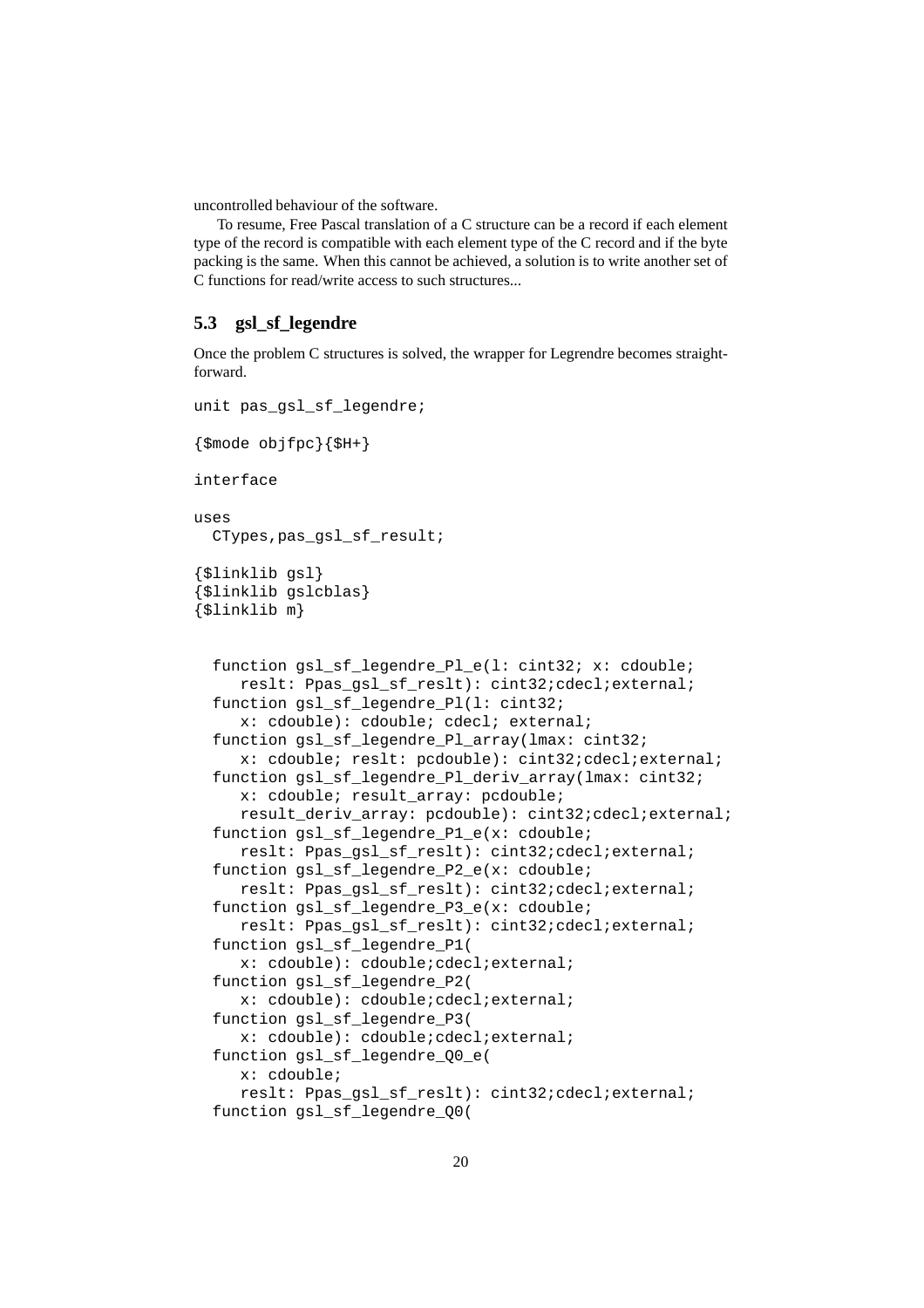```
x: cdouble): cdouble;cdecl;external;
function gsl_sf_legendre_Q1_e(x: cdouble;
   reslt: Ppas_gsl_sf_reslt): cint32;cdecl;external;
function gsl_sf_legendre_Q1(
  x: cdouble): cdouble;cdecl;external;
function gsl_sf_legendre_Ql_e(l: cint32; x: cdouble;
  reslt: Ppas qsl sf reslt): cint32;cdecl;external;
function gsl_sf_legendre_Ql(l: cint32;
   x: cdouble): cdouble;cdecl;external;
function gsl_sf_legendre_Plm_e(l: cint32; m: cint32;
   x: cdouble;
   reslt: Ppas gsl_sf_reslt): cint32;cdecl;external;
function gsl_sf_legendre_Plm(l: cint32; m: cint32;
   x: cdouble): cdouble;cdecl;external;
function gsl_sf_legendre_Plm_array(lmax: cint32;
  m: cint32; x: cdouble;
   reslt_array: pcdouble): cint32;cdecl;external;
function gsl_sf_legendre_Plm_deriv_array(lmax: cint32;
   m: cint32; x: cdouble; reslt array: pcdouble;
   reslt_deriv_array: pcdouble): cint32;cdecl;external;
function gsl_sf_legendre_sphPlm_e(l: cint32; m: cint32;
  x: cdouble;
  reslt: Ppas_gsl_sf_reslt): cint32;cdecl;external;
function gsl_sf_legendre_sphPlm(l: cint32; m: cint32;
   x: cdouble): cdouble;cdecl;external;
function gsl_sf_legendre_sphPlm_array(lmax: cint32;
  m: cint32; x: cdouble;
   reslt_array: pcdouble): cint32;cdecl;external;
function gsl_sf_legendre_sphPlm_deriv_array(lmax: cint32;
  m: cint32; x: cdouble; reslt_array: pcdouble;
  reslt_deriv_array: pcdouble): cint32;cdecl;external;
function gsl_sf_legendre_array_size(lmax: cint32;
  m: cint32): cint32;cdecl;external;
function gsl_sf_conicalP_half_e(lambda: cdouble;
  x: cdouble;
   reslt: Ppas_gsl_sf_reslt): cint32;cdecl;external;
function gsl_sf_conicalP_half(lambda: cdouble;
  x: cdouble): cdouble;cdecl;external;
function gsl_sf_conicalP_mhalf_e(lambda: cdouble;
  x: cdouble;
   reslt: Ppas_gsl_sf_reslt): cint32;cdecl;external;
function gsl_sf_conicalP_mhalf(lambda: cdouble;
   x: cdouble): cdouble;cdecl;external;
function gsl_sf_conicalP_0_e(lambda: cdouble;
  x: cdouble;
  reslt: Ppas_gsl_sf_reslt): cint32;cdecl;external;
function gsl_sf_conicalP_0(lambda: cdouble;
   x: cdouble): cdouble;cdecl;external;
function gsl_sf_conicalP_1_e(lambda: cdouble;
  x: cdouble;
```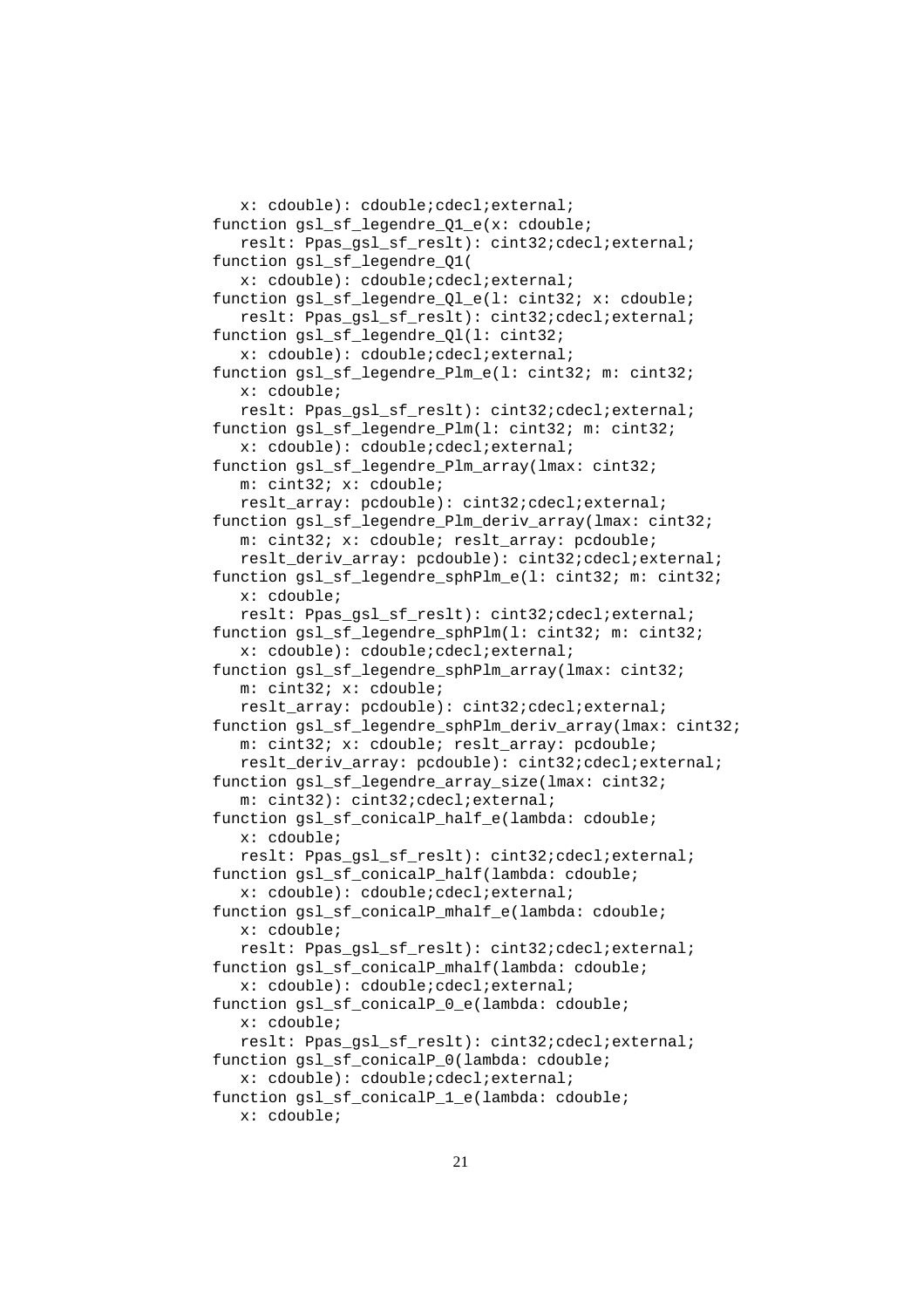```
reslt: Ppas_gsl_sf_reslt): cint32;cdecl;external;
function gsl_sf_conicalP_1(lambda: cdouble;
   x: cdouble): cdouble;cdecl;external;
function gsl_sf_conicalP_sph_reg_e(l: cint32;
   lambda: cdouble; x: cdouble;
   reslt: Ppas_gsl_sf_reslt): cint32;cdecl;external;
function gsl_sf_conicalP_sph_reg(l: cint32;
   lambda: cdouble; x: cdouble): cdouble;cdecl;external;
function gsl_sf_conicalP_cyl_reg_e(m: cint32;
   lambda: cdouble; x: cdouble;
   reslt: Ppas_gsl_sf_reslt): cint32;cdecl;external;
function gsl_sf_conicalP_cyl_reg(m: cint32;
   lambda: cdouble; x: cdouble): cdouble; cdecl; external;
function gsl_sf_legendre_H3d_0_e(lambda: cdouble;
   eta: cdouble;
   reslt: Ppas gsl_sf_reslt): cint32;cdecl;external;
function gsl_sf_legendre_H3d_0(lambda: cdouble;
   eta: cdouble): cdouble; cdecl; external;
function gsl_sf_legendre_H3d_1_e(lambda: cdouble;
   eta: cdouble;
   reslt: Ppas_gsl_sf_reslt): cint32;cdecl;external;
function gsl_sf_legendre_H3d_1(lambda: cdouble;
   eta: cdouble): cdouble; cdecl; external;
function gsl_sf_legendre_H3d_e(l: cint32;
   lambda: cdouble; eta: cdouble;
   reslt: Ppas_gsl_sf_reslt): cint32;cdecl;external;
function gsl_sf_legendre_H3d(l: cint32;
   lambda: cdouble;
   eta: cdouble): cdouble; cdecl; external;
function gsl_sf_legendre_H3d_array(lmax: cint32;
   lambda: cdouble; eta: cdouble;
   reslt array: pcdouble): cint32;cdecl;external;
```
implementation

end.

Again, the GSL, CBLAS and mathematical libraries are called at link and execution time. The unit pas\_gsl\_sf\_result is also called. Then the remaining calls to the C functions is systematic. Yet, attention must be paid to the variables types that are passed to the functions. They should match as close as possible those used by the C functions and the C structures must be replaced by their record counterpart.

# **6 Conclusion**

This small tutorial will hopefully help new comers to Free Pascal to build applications that are able to take advantage of the huge libraries available in  $C$  and  $C_{++}$ . This shall help saving time as first not having to write again what was already written in a quite